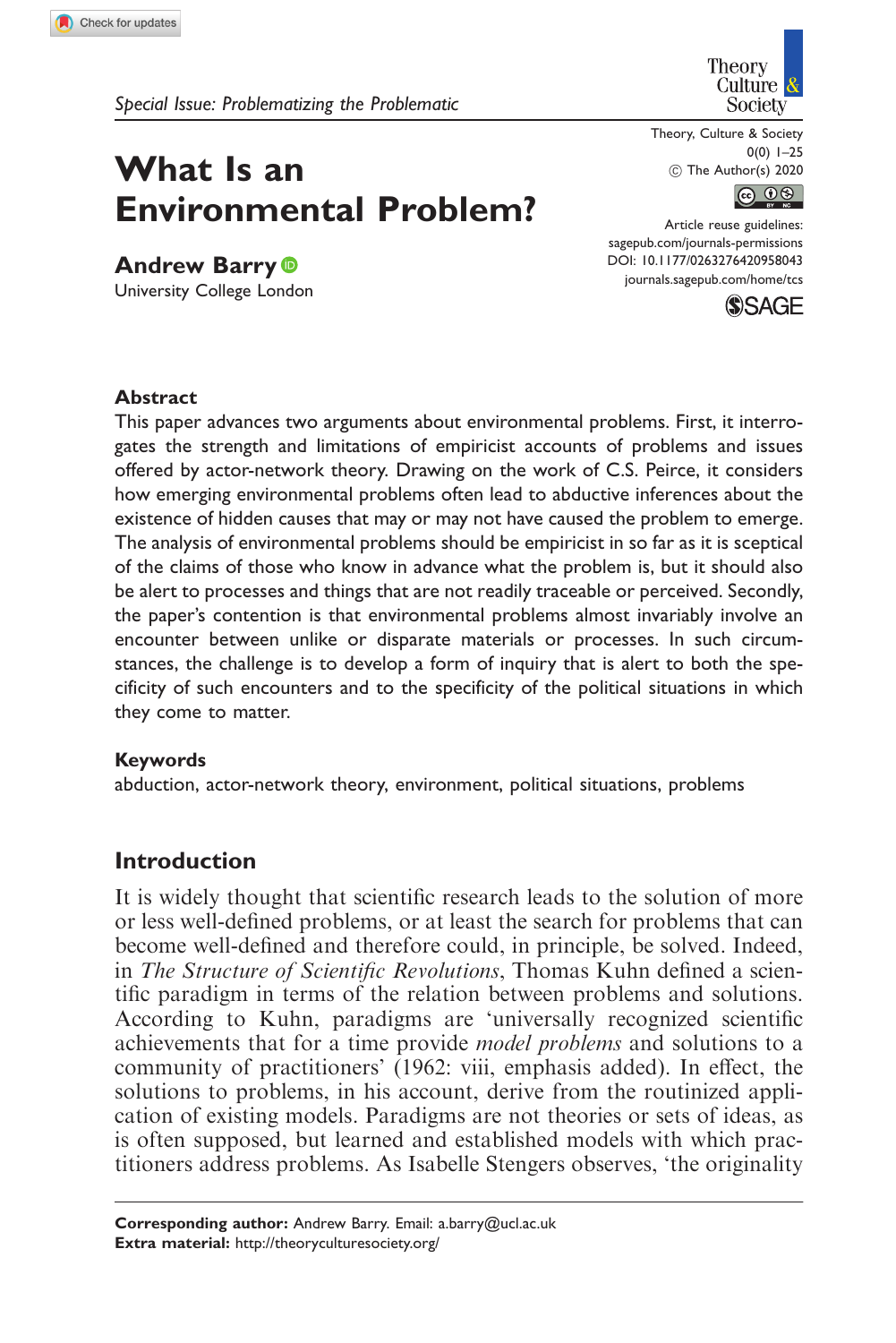of Thomas Kuhn's concept of paradigm was to show us how members of a scientific discipline learn how to treat problems' (Stengers, 2010: 39). A problem is a construction in Stengers' account but, as she makes clear, it is not a discursive construction that can simply be projected on to or imposed on the object of research, but, rather, is constructed through technique or treatment. The existence of the object both precedes and is transformed and supplemented through this construction, potentially generating novel objects (Whitehead, 1985; Stengers, 2000).

I begin with Stengers' reading of Kuhn to highlight the continuing salience of one way of conceiving of problems in both the natural and social sciences. In this view, the problems of scientific research have to be set up in a way that enables them to be treated along the lines of the model. The treatment could be mathematical, of course, as is the case in some areas of physics and economics. Stengers herself dwells on the significance of mathematical models in both classical and quantum mechanics. But treatments can also be chemical or electromagnetic, and accomplished through well-established methods, such as mass spectrometry or X-ray crystallography, or they may be embodied in the operation of standardized pieces of laboratory equipment that can be readily obtained from suppliers. The challenge for the scientist in this context is to find a treatment that takes its inspiration from problems that have already been solved. This challenge is not trivial, for the treatment must both follow the model of the solved problem and be designed in a way that addresses the specificity of the particular problem and the obligations that this particularity generates (Stengers, 2010). General (or model) problems are certainly valuable, but only as long as they are not used in a generalized way (Barry, 2013: 142).

Nonetheless, despite its originality, Kuhn's approach to the treatment of problems is a negative and restrictive one. In his rendering, problems have to be made to resemble model problems. At the same time, problems are also understood as potential obstacles that, if they do not prove to be surmountable, may ultimately disrupt and destabilize the value of the generalized model. In effect, Kuhn assumed that the normal mode of scientific research led to the generation of singular solutions to given problems.

In this paper, I consider how this instrumental and essentially negative conception of the problem can be rethought. How can problems be understood positively in a way that directs us to consider not so much how they are obstacles to be overcome, but how problems can generate novel effects as well as multiple responses and solutions? Foucault's concept of problematization suggests the possibility of a positive account of the problem:

Problematisation doesn't mean the representation of a pre-existent object, nor the creation through discourse of an object that doesn't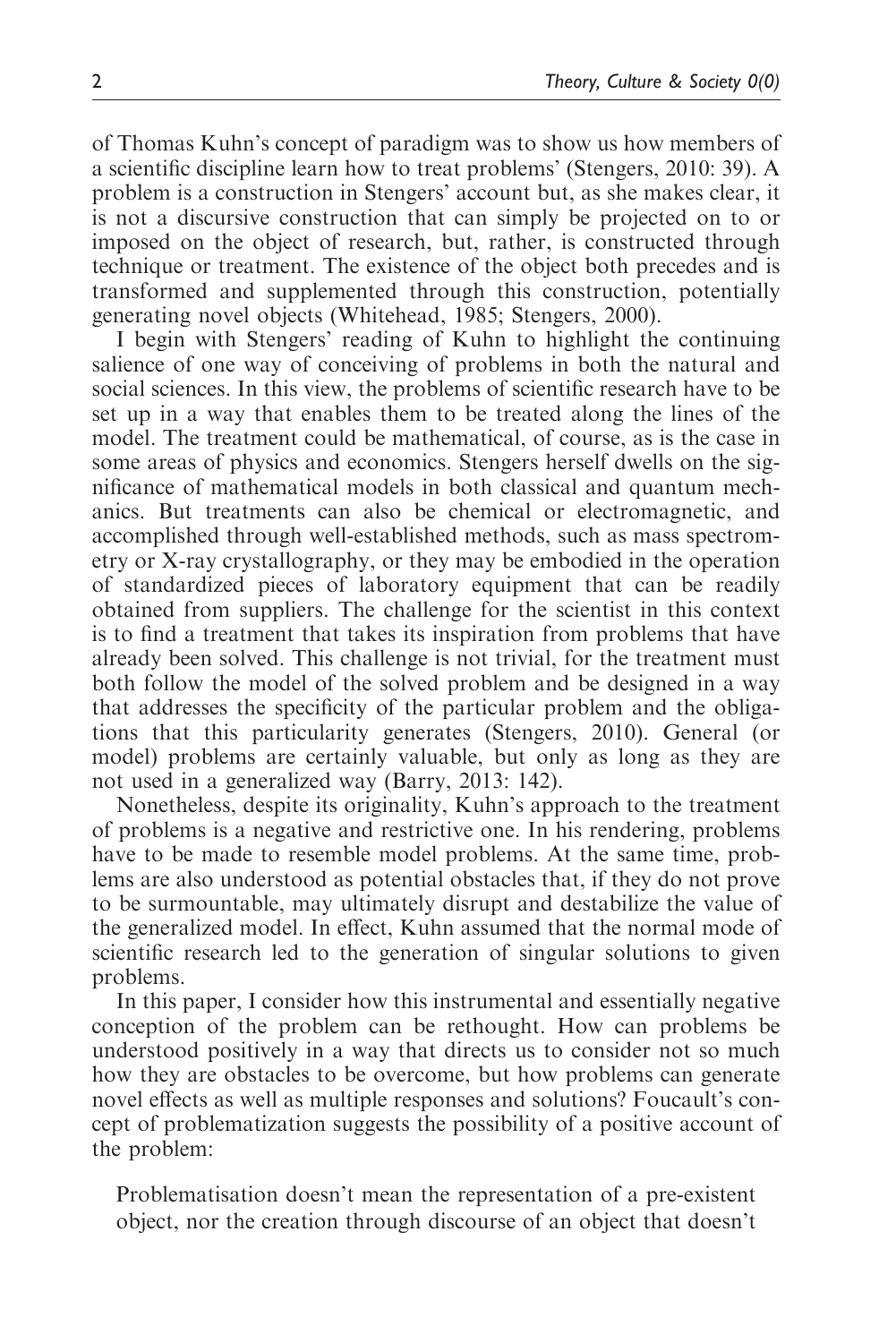exist. It's the set of discursive or nondiscursive practices that makes something enter into the play of the true and false, and constitutes it as an object for thought. (Foucault, 1989: 296)

Problematization, for Foucault, does not lead to a solution on the basis of a given model, but the opening up of the field of possible solutions along with further questions: in his account, it is the 'transformation of a group of obstacles and difficulties into problems to which diverse solutions will attempt to produce a response' (Foucault, 1997: 118). The challenge, following Foucault's proposition, is to show how it is possible to reverse the vector of inquiry. Rather than consider how scientific research generates model problems and true solutions, the task is to show how research may generate multiple solutions and, indeed, further problems. Following Foucault, as Mariam Fraser observes, 'there is no true solution to a problem.... [The best] that a solution can do is to develop a problem' (Fraser, 2010: 78). For Kuhn, problems can be made to conform to a model, on the basis of the commitments of a community of practitioners to that model. But what if the realization of a problem generates the potential for multiple lines of inquiry, and many solutions? How then are we to understand the generation of problems, particularly those problems that cannot so readily be made to replicate the model, whether in practice or in principle?

Other writers have written extensively on the history of the concept of problematization in French philosophy (e.g. Maniglier, 1997, 2012; Osborne, 2003; Bowden and Kelly, 2018; Ross, 2018), and I do not intend to dwell on this history here. Nor do I consider those domains of scientific knowledge, such as quantum mechanics and relativity theory, that address the kind of well-defined mathematical and model problems that preoccupied Kuhn; nor, again, do I address the sciences of complexity and thermodynamics that powerfully inform Stengers' account of what she termed cosmopolitics, as well as her opposition to the hierarchical relation that exists between physics and chemistry (Stengers, 2010; Barry, 2015). Instead, I intend to venture outside mathematics and beyond the world of the laboratory and its standardized and well-defined procedures, and to consider instead the significance of local environmental problems for which the relevance of models is sometimes far from clear. In environmental research, the researcher is likely to have to be alert to the specificity of the situation and the obligations that it generates. Moreover, environmental problems are often associated with a wide range of forms of, in Foucault's terms, 'moral reflection, scientific knowledge, [and] political analysis' (Foucault, 1989: 264), including the work of lay publics and 'counter-experts' (Callon et al., 2001). My suggestion is that the question of the problem has been dominated by thinking about the closed spaces of the laboratory and the clinic as opposed to the relatively unbounded spaces of, for example, the depleted forest, the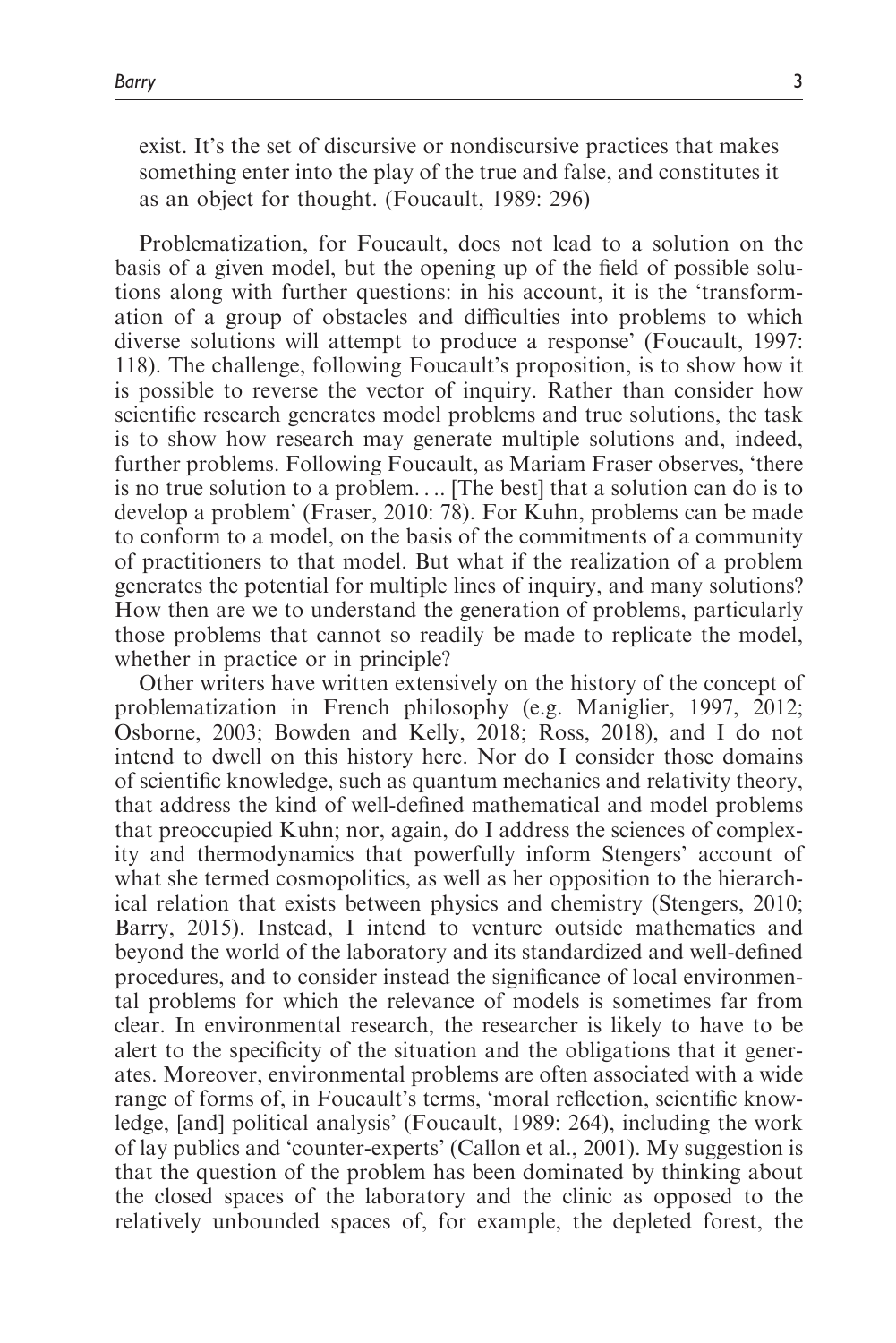polluted city street, the contaminated mine, or the flood plain (Pickering, 2013).

In light of the above, I develop my argument in three stages, suggesting that reflecting on environmental problems points to three positive understandings of problems. The first follows from the work of Callon himself who, in an early contribution to what he then called the 'sociology of translation', examined the 'struggles to determine what is problematic and what is not' – a theme he pursued a few years later in what became a canonical account of actor-network theory (Callon, 1986). The notion of problematization, which was central to this earliest formulation of actor-network theory, led on to the idea that problems can be equated with matters of concern, or what the social theorist Noortje Marres later termed issues (Marres, 2007). Problems, in this account, are unlikely to be solved by reference to models. Rather, issues generate demands for democratic engagement; they pose problems for publics. In these circumstances the challenge for the analyst is to give appropriate credit to the issues as well as due attention to the democratic practices that might be required to address them.

In the second stage of the paper I turn from actor-network theory to the work of C.S. Peirce, and his formulation of the idea of abduction. My contention, following Peirce, is that an awareness of an emerging or potential environmental problem can lead to abductive inferences that direct witnesses to agencies and processes that, rightly or wrongly, have caused the problem to emerge. Peirce's original conception of the logic of abduction therefore points to some of the limitations of the actornetwork theoretical conception of the problem. For whereas actor-network theorists are determined to avoid making assumptions about hidden causes and processes, emergent environmental problems frequently generate abductive inferences about hidden causes, including references to unacknowledged injustices and inequalities in power and to history. In these ways, environmental controversies revolve not only or primarily around explicit issues but crystallize and grow in relation to a diverse range of inferences about what might lie beyond or behind apparent transformations. For the analyst, informants' accounts make it possible to trace some of the geohistorical and political movements that pre-exist the formation of environmental problems.

One of the characteristics of environmental problems, I will propose below, is that they almost invariably involve a relation or an encounter between unlike or disparate materials or processes that are often, although not necessarily, in proximity with one another. More specifically, this encounter is assumed to occur between an industrial practice or manufactured material or chemical ('a pollutant') and a natural environment or milieu in relation to which this industrial, artificial or manufactured substance comes to exist. This is accompanied by a generalized concern with the assessment of the environmental impacts of industrial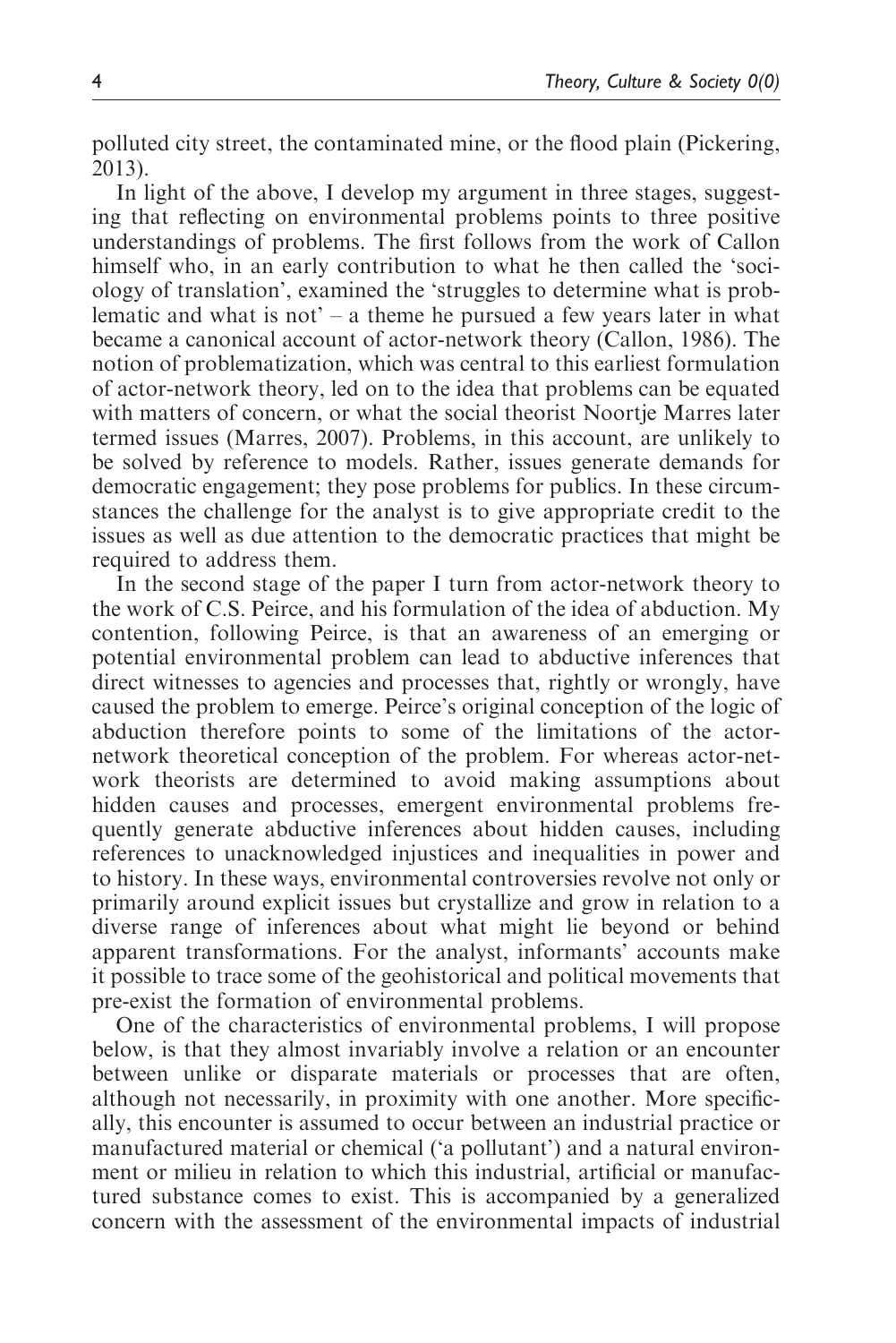activity and the progressive regulation of what are deemed to be artificial materials. In such circumstances the challenge is to develop forms of inquiry into 'how, in what degree, and in what manner, things come to matter within specific situations' (Savransky, 2016: 41). In the third stage of my argument, I observe that one of the limitations of analyses of both issues and abduction is that they dwell on processes of political mediation but have little to say both about the materiality of the things that existed prior to or beyond their mediation as 'impacts', and about the encounters between these things that constitute environmental problems. Such encounters take situationally specific forms, establishing a vast range of sites at which problems are taken to emerge and may come to emerge in the future.

## Problem and Issue

In the early development of actor-network theory the idea of the problem had a remarkable importance. For Michel Callon, in particular, scientists were engaged not in the technical solution of problems but in what he called 'struggles to determine what is problematic and what is not' (Callon, 1981). In effect, the sciences were just as much concerned with the generation of problems, through technique, as with their resolution. Indeed, in what became one of the canonical contributions to ANT, Callon affirmed that

researchers sought to become indispensable to other actors in the drama by defining the nature and the problems of the latter and then suggesting that these would be resolved if the actors negotiated the 'obligatory passage point' of the researchers' programme of investigation. (Callon, 1986: 196)

For Callon, a problem did not pre-exist its problematization but, by whatever means, had to become a problem, which could therefore become amenable to solution. In this analysis, the sciences were means of translating the problems of others into an abstracted form from which a solution could be derived. Problems should not be understood as representations of objects but as (re)constructions of the relations between research and its objects.

The key insight of this early actor-network theory (the 'sociology of translation') was, however, not that the sciences were fundamentally practices of problematization as opposed to representation, but that problematization necessarily entailed the translation or reconfiguration of relations between actors. The predicate, as is well known, was that such an analysis of problematization does not assume a priori distinctions either between social and natural actors, or between subjects and objects. At the same time, it rejects the idea that there are real social and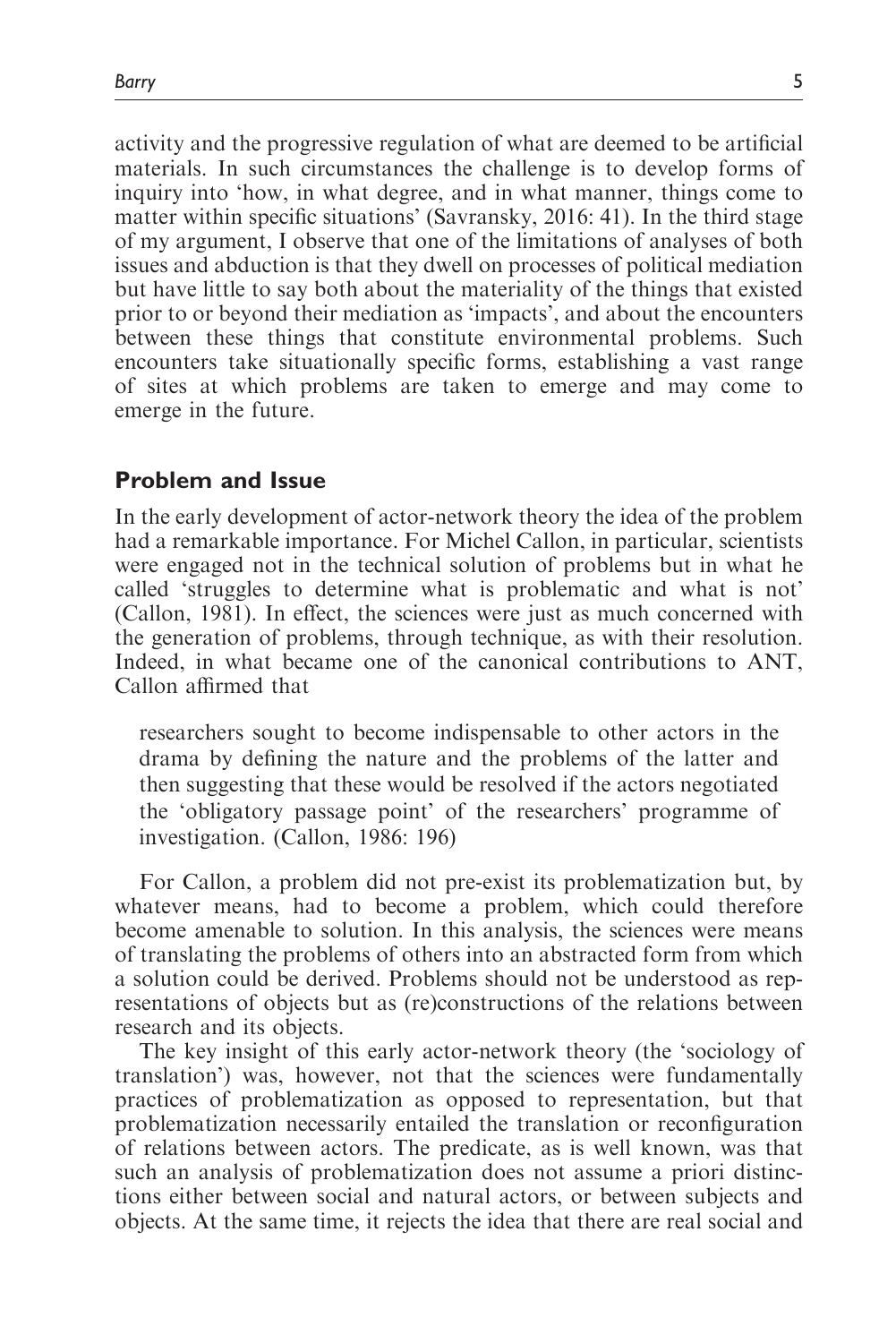economic interests they lie behind claims to natural scientific knowledge. As Steven Shapin observed, 'interests and other ''social'' factors cannot be used as causal items because they are consequences of negotiation and the effects of the settlement of disputes' (Shapin, 1988: 543; see also Amsterdamska, 1990: 495–504). This flat ontology of actants, meshed together, went along with a fierce empiricism. This was an empiricism that consistently resisted efforts to posit the existence of unobservable processes or structures but insisted on the need to render visible what Latour called the 'observable traces' of agency (Latour, 2005: 53). Reflecting this empiricist commitment, research inspired by actor-network theory came to be alert to the production and circulation of documents and traces while being equally sceptical of the existence of forces and flows of both interest and affect that are not manifest or recorded in the form of observable traces.

In subsequent work, ANT's early concerns were reformulated, and explicit reference to problems disappeared. But traces of it nonetheless remained. In The Politics of Nature, for example, Bruno Latour offered the concept of 'matters of concern', which were conceived of not in the terms of given problems, or representations or matters of fact, but as problems that were uncertain, partially-known, entangled, contested and in process (Latour, 2004). Subsequently, and extending Latour, Noortje Marres reformulated the actor-network theoretical account of problems through the concept of the issue. She gave two justifications for this move.

First, influenced by my work (Barry, 2001), as well as that of Emilie Gomart and Maarten Hajer (2003), Marres noted that while early actor-network theory interrogated science in action, it had failed to carry out the same form of inquiry into the practice and apparatus of politics (Marres, 2007: 764). In reformulating ANT to take account of politics in action, as Brice Laurent has argued, her account of 'problematization describes the continuous work needed to transform new issues into public problems' (Laurent, 2017: 22). In short, issues do not just generate the possibility of multiple solutions; they also lead to the formation of new publics. It is necessary to 'talk of an issue when the available codes, irrespective of what they are, fail to answer the questions raised by the issue', generating the production of new publics or 'concerned groups' (Callon, 2009, quoted in Laurent, 2017: 21).

Marres' second contention was that the work of John Dewey and Walter Lippmann demonstrated why and how publics should have a role in the definition and resolution of problems. As she observed, Dewey and Lippmann were not just concerned with the challenges that the development of science and technology presented to democracy, but alert to the limitations of a narrowly human-centred approach to the definition of problems and the objects with which such problems were linked. As Marres reminds us, 'a distinctive feature of the pragmatists'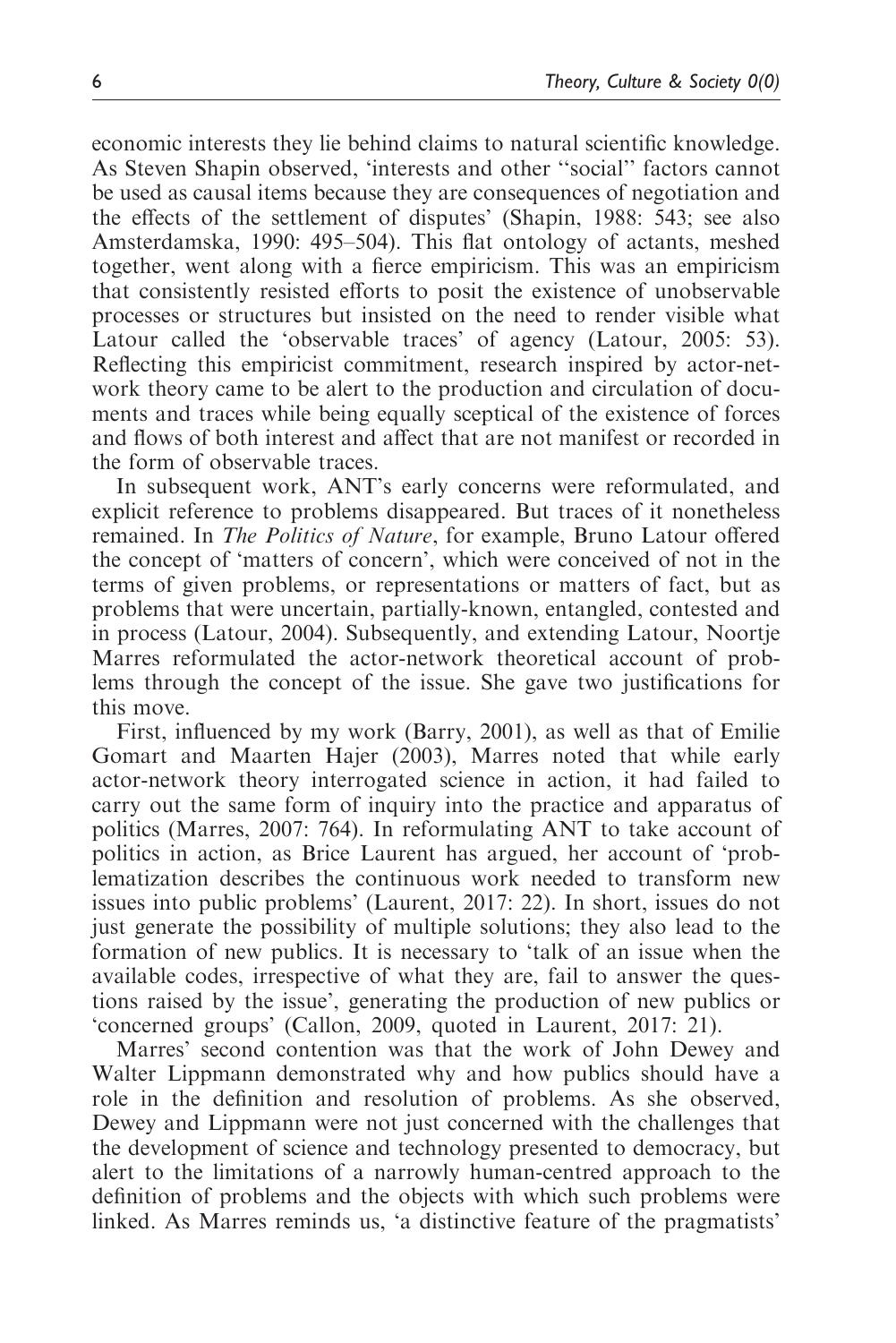accounts of public involvement in politics is that the particular characteristics of the contested objects are taken into consideration' (Marres, 2007: 772, emphasis added). Moreover, public involvement in the politics of science and technology should be valued, she insisted, not merely because it enlarges the space of democracy, but because it both draws on and addresses the 'particular characteristics' of contested objects. As against a form of political analysis that focuses relentlessly on subjects and/or discourse, Marres followed actor-network theory in turning attention towards the characteristics of the objects involved in the issues that animate political life and controversy.

In effect, the concept of the issue, in Marres' account, turned the question of the problem inside out. Problems are not to be solved through the application of a technique, as Kuhn imagined; rather, problems generate the demand for forms of democratic debate and engagement that will invariably come to transcend given institutional and procedural settings (Marres, 2007: 775). Moreover, while Marres' democratic commitment distanced her from the Machiavellian vision of problematization associated with early actor-network theory (Haraway, 1997), she also widened ANT's commitment to empiricism, calling for analysts to 'attend to a broad range of events in which issues are articulated as objects of potentially widespread concern' (Marres, 2007: 776; cf. Lukes, 1974). Indeed, she went further, arguing that the public articulation of issues generates contestation, and that such contestations were increasingly traceable through web-based methods (Marres, 2015). Yet at the same time, Marres' analytics of issues retained a strict focus on observable public problems through what she termed an 'empiricist approach' to controversy analysis (Marres, 2015), thereby reproducing early actor-network theory's commitment to a particular interpretation of empiricism. I return shortly to consider the limitations of analysing problems only through the study of readily observable traces and texts.

The contention that it is necessary to attend to the 'particular characteristics' of objects that are the focus of an issue, however uncertain and contested these characteristics may be, is a clear strength of actor-network theoretical approaches to the study of problems. From this perspective, problems are not just discursive constructs, or vehicles for existing interests. Problems, conceived of as issues, generate political consequences. Moreover, problems force calls for greater democracy and, through the mobilization of concerned groups, create the possibility for new problems to emerge. Problems and publics are co-constituted. Yet at the same time, the specific kind of empiricism espoused by actornetwork theory raises questions as to which problems are not articulated as objects of concern, as well as which voices may be excluded in the process of problematization.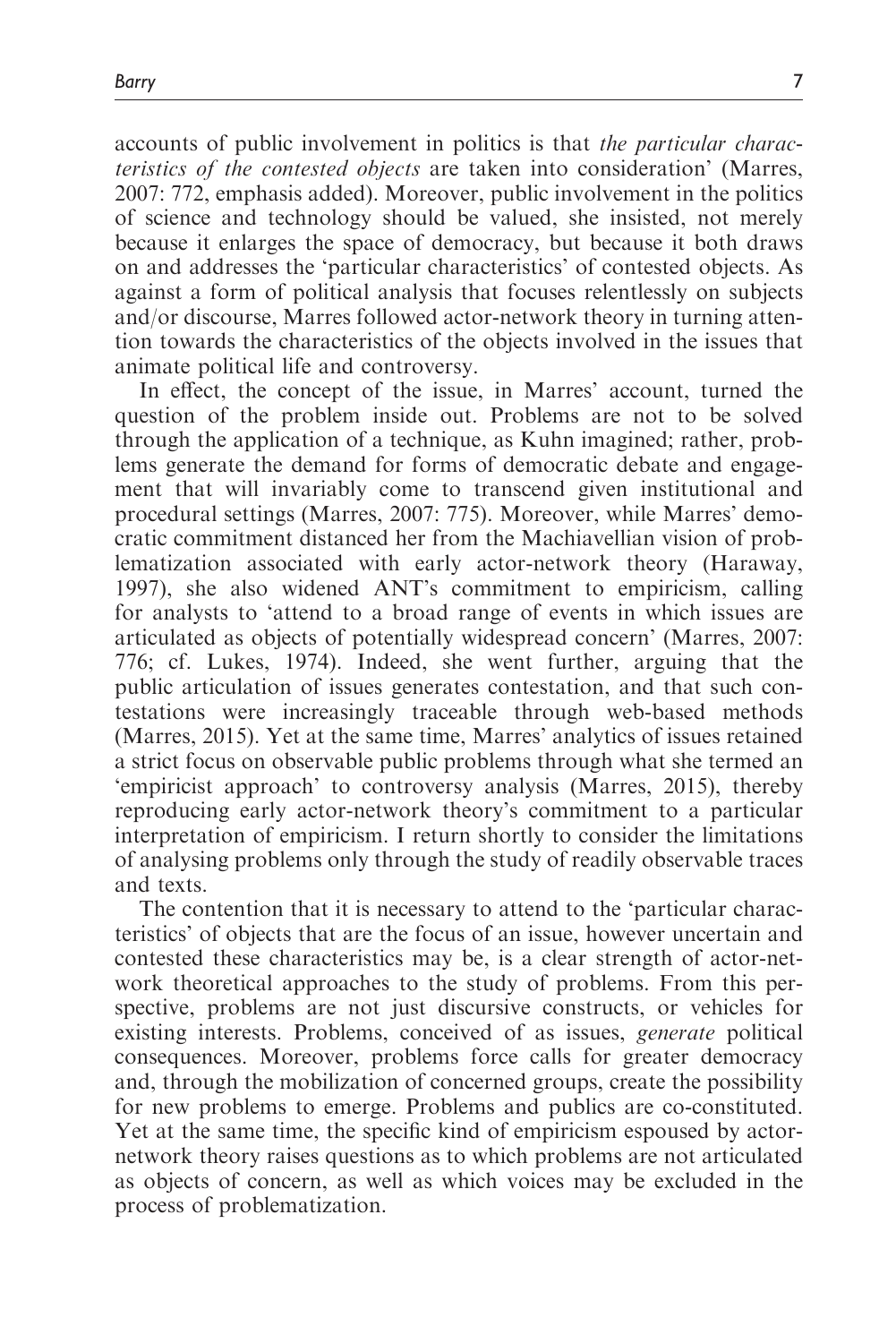### Political Situation and Abduction

The actor-network theoretical approach to problems and issues directs researchers to trace the process of problematization beyond the confines of the scientific laboratory or community. In this way science and technology studies, in the guise of ANT, took further a concern with problems inherited from both Bachelard and Kuhn, reinflected by Marres through Dewey and Lippmann, yet went far beyond the scope of their enquiries. In effect, ANT associated problematization not just with the practical work of the laboratory or field scientist but also with the work of non-scientists and concerned groups, thereby reconfiguring and undermining the boundaries of what counts as science (Laurent, 2017).

When applied to the study of environmental problems, however, certain limitations become evident. The ANT approach tends arguably to remain focused on problems themselves and, as a consequence, is not adequately attuned to the way that environmental problems are invariably caught up in a nexus of relations with other political and economic concerns and grievances, as well as cultural movements (although see Callon et al., 2001). In other words, environmental problems tend to be not only contested – even in their very definition as a problem – but multiple. Consider, for example, the debate over the problem of the environmental impact of Genetically Modified Organisms (GMOs) in agriculture in the EU, the introduction of which was widely opposed by environmentalists across Europe. In practice, an environmental activist group may resist the use of GMOs, but although the group's opposition is framed in terms of the negative environmental impact of GMOs, this opposition may also express a mistrust of government or of the arrogance of some scientists, or a critique of the power of multinational corporations; indeed, it may simply reflect a wider sense of the need to defend the purity of the natural environment against contamination. In short, the problem of whether GMOs are safe or not is not just posed by GMOs, is difficult to circumscribe, and does not lend itself to a singular solution. In this vein, reflecting on the irresolvability and multiplicity of the GMO problem, Stengers described the controversy that arose around it not as an issue but as an event:

What made for an event in this epoch that is ours, suspended between two histories, what enabled the European movement of resistance to GMO, to make the possibility of acting rather than undergoing felt, was the discrepancy that was created between the position of those who were producing more and more concrete, more and more significant knowledges, and the position of those responsible for public order. (Stengers, 2015: 36)

What is apparent here is that the problem of the environmental impact of GMOs intensified conflict over a series of further questions, in this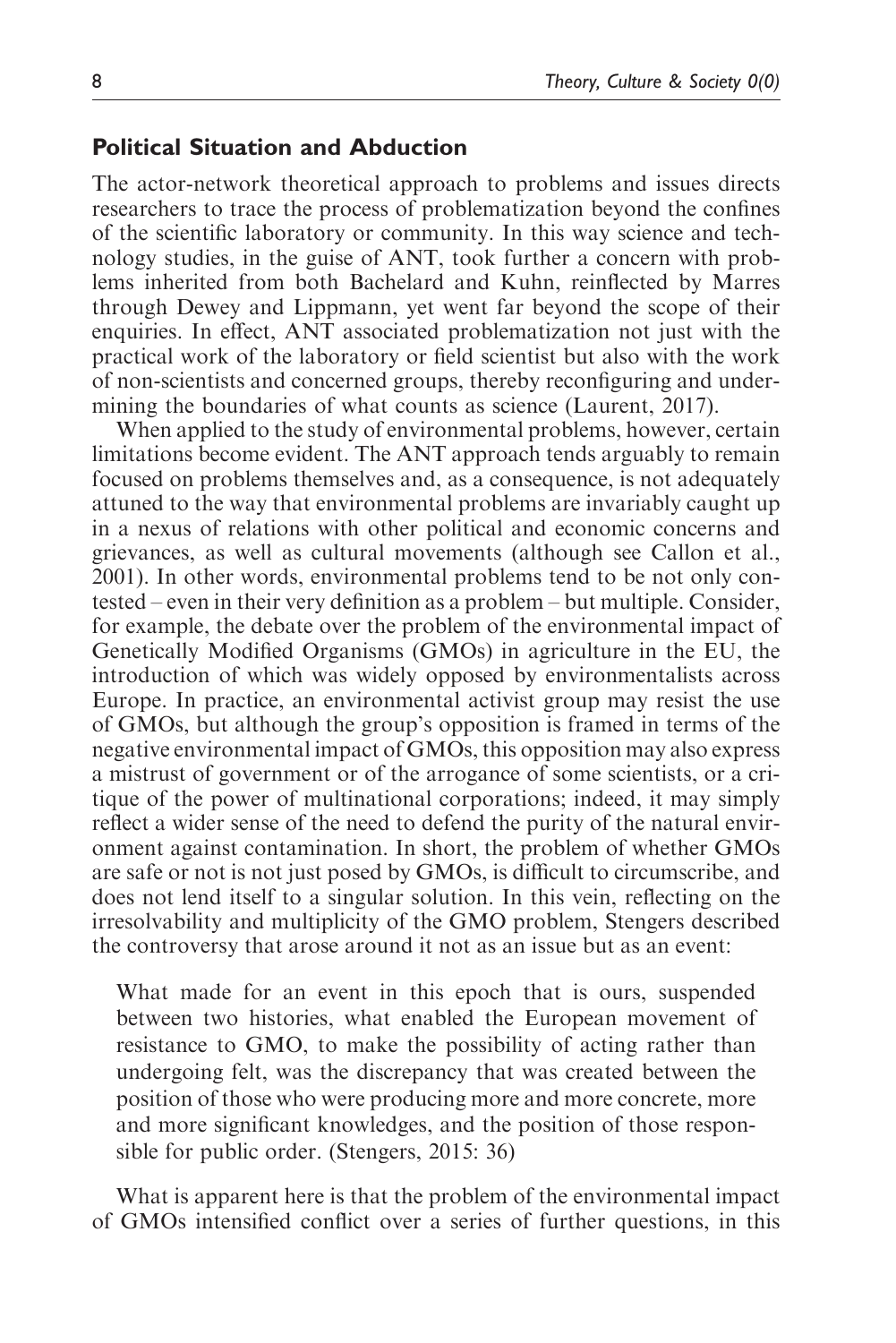way producing multiple vectors of contestation. The singularity of the problem of GMOs therefore derived not just from the particular characteristics of GMOs, but also from the nexus of related issues that came to be contained in the GMO event. In previous work I introduced the term political situation, rather than event, to convey the ways in which debates such as those around the problem of GMOs, safety tend to draw together many different ongoing historical currents, grievances and concerns, some of which may appear not to have any necessary relation to one another. Political situations, I suggest, contain multiple lines of contestation, each with their own historical trajectory, that come to be gathered together as a single event. Conceived in this way, environmental problems – rather than inviting singular solutions – open up a range of future, and contestable, possibilities (Barry, 2013). The political situations generated by the multiplicity of environmental problems, and their association with a series of further concerns, is one reason why it is generally difficult to arrive at a solution to any singular environmental problem from a general model. Paradoxically, one might say, it is the multiplicity of environmental problems – evident in the political situations they generate – that constitutes their singularity.

A further observation follows. It is that the singularity of environmental problems leads to the prevalence of what C.S. Peirce termed abductive arguments in environmental politics (Barry, 2013: 84). Through abduction, as Peirce makes clear, it may be possible to arrive at an account of the causes of particular problems or what he calls 'surprising facts' – whether it be the occurrence of an accident, the proposal to roll out a new technological system (such as GMOs) without having carried out sufficient research, or the decision to build a major new infrastructure that may prove to be environmentally damaging. Following Peirce, if a problem is recognized as surprising, then it may be possible abductively to infer that something else (A) must have happened that would account for this surprising fact (C). As Peirce put it, 'If A (the cause) were true, C would be as a matter of course' (Peirce, 1934: 117).

In environmental politics and governance, my contention is that abductive inferences are remarkably commonplace in relation to perceived problems. The surprising and singular problem may well take a dramatic form – for example, an incident of pollution, a catastrophic storm, or the decision to locate a mine, a pipeline, or a power plant in a natural park or a marine protected area, or in the immediate vicinity of a town or city. Yet such a problem may not necessarily be instantaneous, but rather an indicator of a long-term shift – as in Rachel Carson's famous observation about the long-term decline in the bird population (Carson, 1962). It is the surprising occurrence of these kinds of problems, whether they are instantaneous or develop progressively over time, that fuels the demand for abductive explanations of their causes. However, the abductive inferences generated by such problems can often be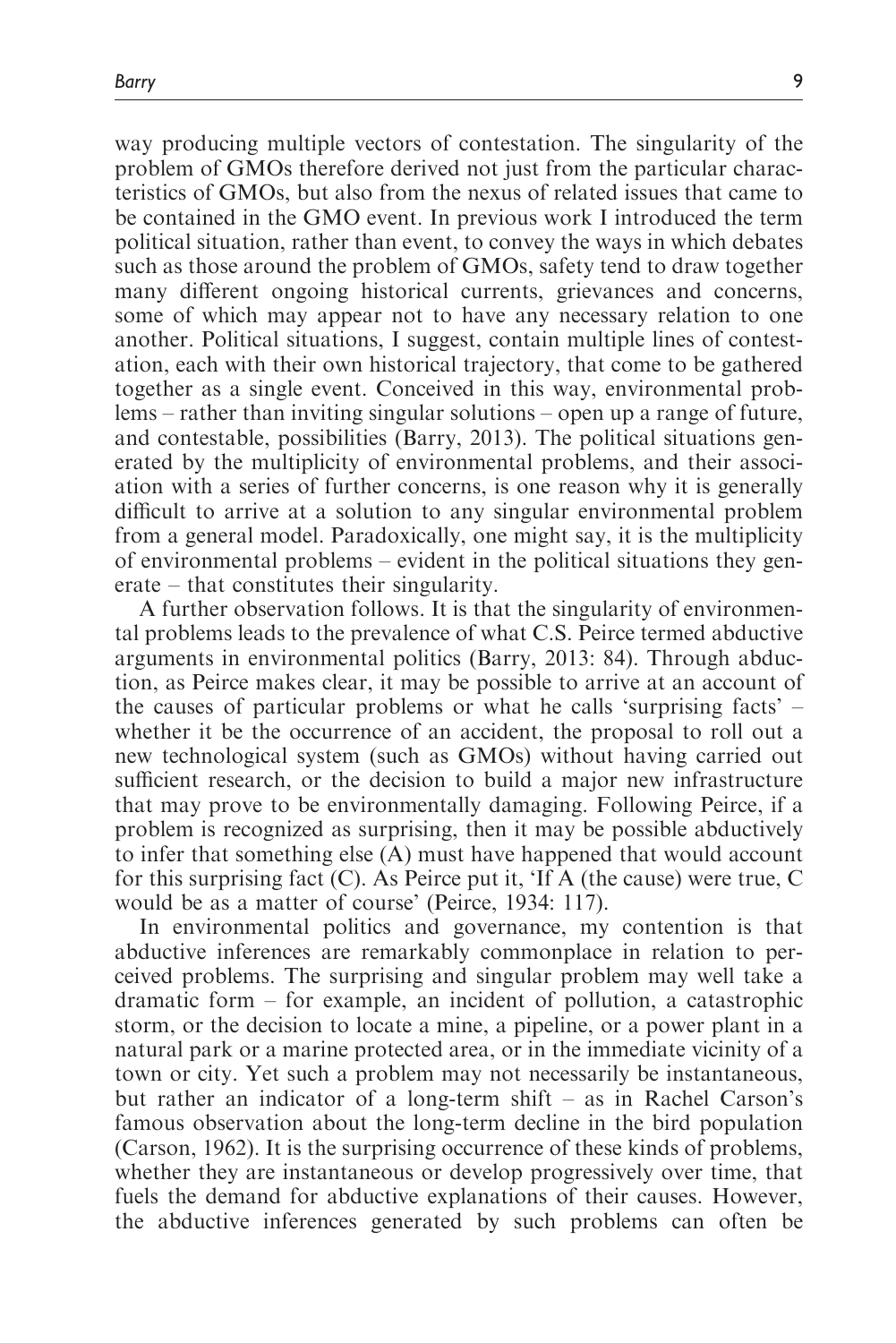contradictory or at least in tension, they can be apparently unrelated, and they can be resistant to any integration, and it is this property that leads to the existence of contentious political situations that contain multiple public controversies (Barry and Gambino, 2019).

Of course, the inferences generated through abduction may be based on spurious assumptions. Indeed, at their worst, they may amount to no more than conspiracy theories. Journalists and political activists, as is well known, are all too prone to accounting for surprising problems as expressions of the power of particular individuals or companies, or of hidden forces. It is common enough to arrive at the plausible conclusion that something  $(A)$  must have occurred for C to happen, and, thus, that whoever is responsible for A is also therefore responsible for C. Yet, as Peirce observed, plausibility 'proves nothing but the ingenuity with which the hypothesis has been adapted to the facts of the case' (Peirce, 1958a: 67; Forster, 2011: 135). Indeed, even social scientists may be susceptible to explaining away particular environmental problems as the products of such generalized forces as neoliberalism, or commercial economic interest, or capitalism in general, on the basis of limited empirical research. It is against this background that, rejecting such a tendency to move abductively from problems to causes with insufficient care, one of the explicit justifications for the empiricism of early actor-network theory was its insistence on the importance of detecting observable traces of agency, allied to its resistance to totalizing analyses of social structure or formations of capital. Thus, while actor-network theory was centrally concerned with problematization, as I have suggested, this was bound up with an opposition to any idea that the emergence of specific problems can be understood as a product of social forces or economic interests that pre-exist the process of problematization (Latour, 1999: 152, cited in Fraser, 2010: 65).

Despite ANT's criticisms of the tendency of social scientists to be insufficiently empirical (Latour, 2004), and Latour's insistent defence of a certain form of empiricism, the empirical study of environmental problems leads to a different conclusion. The analysis of contested environmental problems, I want to suggest, requires us to stretch beyond the limits of what is readily observable in order to elucidate both what is systematically absent (Hibou, 2011), akin to what has been called the constitutive outside (Butler, 1993), and what is at the limits of the discernible (Whitehead, 1920: 49–52). Three ethnographic vignettes drawn from my fieldwork in Georgia on disputes that erupted over the environmental and social impacts of a transnational oil pipeline construction project, the Baku Tbilisi Ceyhan (BTC) pipeline, help to illustrate and expand upon this point:

1. An informant, working for an oil company, handed me a CD containing a file of a scientific report that had been commissioned by the company from private contractors about the relation between the construction of the pipeline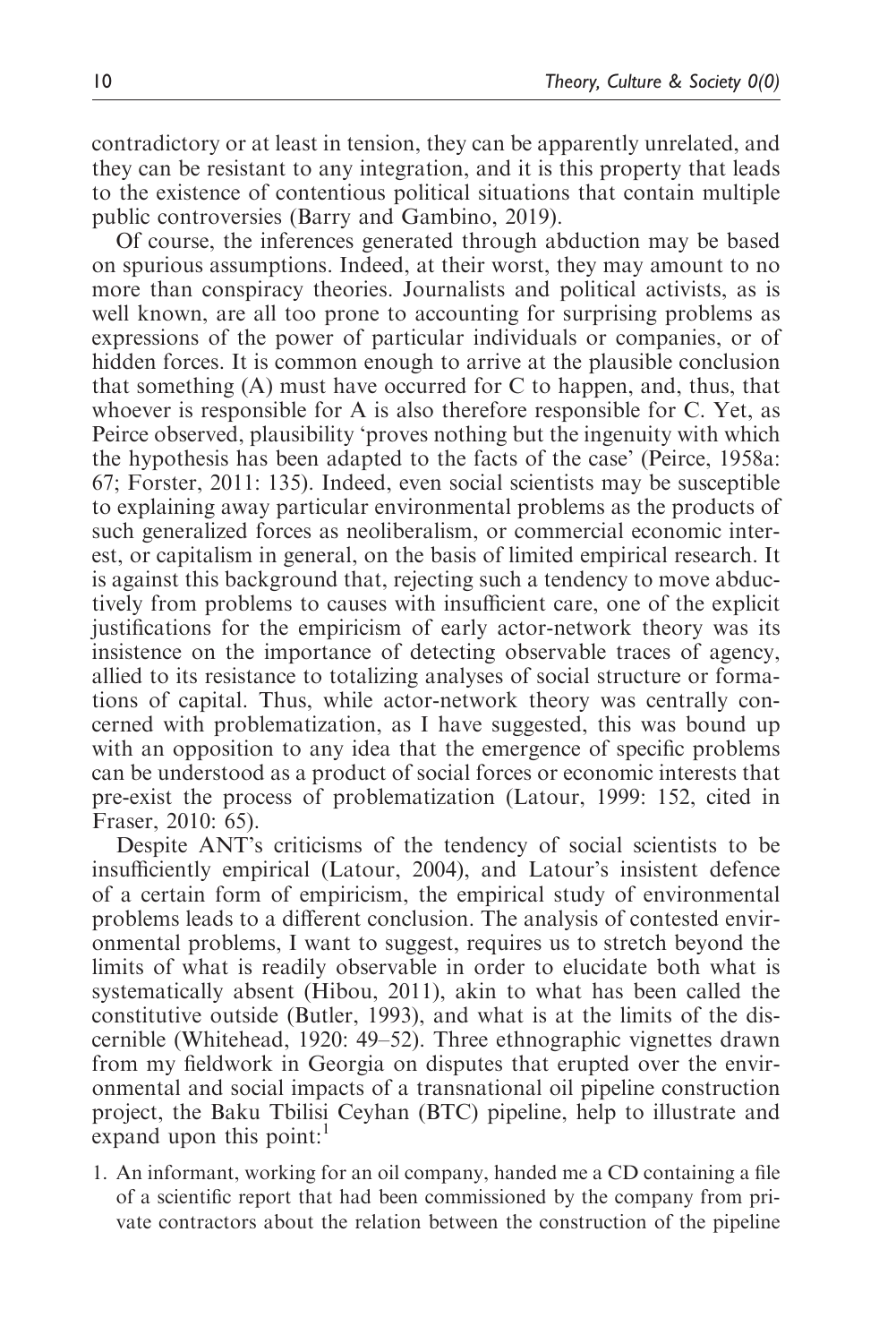and landslide risk. While the content of the report was informative in itself, the informant also wrote 'This is not a public document' with a marker pen on the CD itself, and later reminded me that I could not quote from it in any publications that resulted from my research.

- 2. A community liaison officer, working for an oil company, introduced me to a villager who had managed to stop the movement of pipeline construction vehicles near her mountain village in the lesser Caucasus. The construction of the pipeline, she told us in conversation, would prevent her moving livestock between two areas of pastureland. Her protest, which was the first she had ever been involved in, was not recorded in any official or public documents.
- 3. At the end of a workshop of geoscientists, a Georgian geophysicist told me about his research on the isotopic composition of water in the Borjomi region of Western Georgia. His conclusion was that his research demonstrated that a leak in the pipeline, whether due to landslides or sabotage, could lead to a contamination of a valuable mineral source in the lesser Caucasus (Barry, 2016). His research was not published until after the decision to route the pipeline through the Borjomi region was made and was rendered relatively marginal in the political situation that developed around the construction during its key phase (Barry, 2013: 43–9).

My analysis of the political situation that included the BTC pipeline came to rely on a vast archive of documents made public by BP, numerous reports produced by international NGOs and financial institutions, over one hundred interviews, and my own fieldwork along the pipeline route (Barry, 2013). These vignettes from fieldwork were thus only minor fragments of a much more extensive body of research; nonetheless, they were all highly significant. None of these encounters came as answers to questions that I had posed my informants in advance; all three were unanticipated. As François Chateauraynaud has observed:

In the course of empirical research, tensions, bifurcations, surprises, impasses and revisions intervene continuously, so that the researchers are hardly ever in a position to master the elements they will have to describe, analyze and, if necessary, also explain. Metatheoretical reasoning does not take into account the *pragmata* – the various ways in which objects emerge and impose themselves on the researcher during research. (Chateauraynaud, forthcoming: 4)

The three vignettes all conform to Chateauraynaud's 'revisions'. They were all what one might call 'research events', irruptions that were contingent on particular circumstances. And yet they imposed themselves on me, revealing and generating 'surprising facts' about the construction of the pipeline. As Peirce's account of abduction would suggest, they prompted me to carry out the further research that was necessary if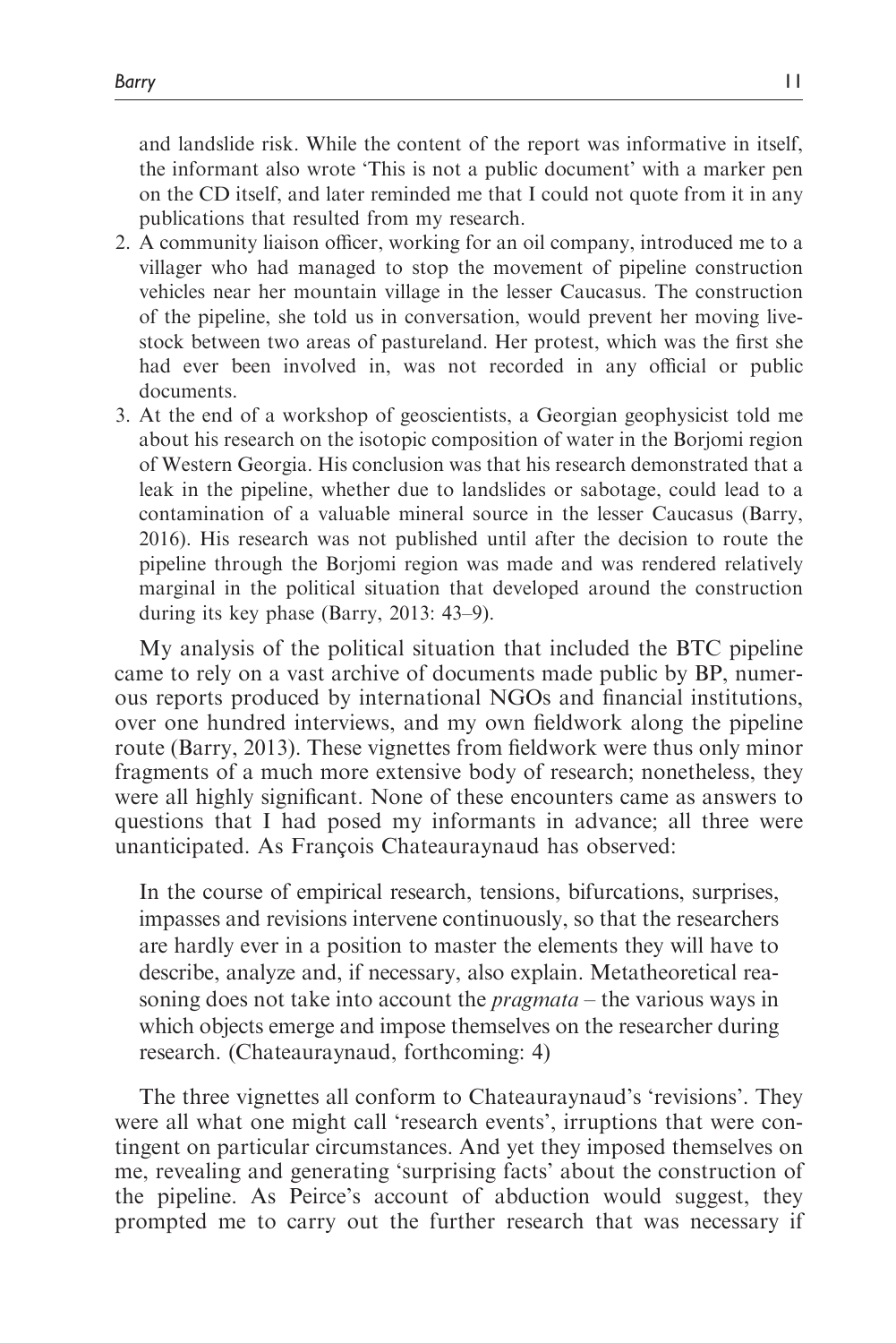the abductive inferences that I drew from these events were to prove insightful, and be more than merely speculative or 'plausible'. For example, my informant's performative and telling inscription in the first story, 'this is not a public document', pointed to the salience of the distinction between the voluminous archives that are made public on the internet about many major infrastructure projects and the vast range of documents, including this particular report, that – for whatever reason – are not. Specifically, regarding the first vignette: when analysing the environmental problem of the pipeline construction, it was essential to take into account the contents of the 'not public' scientific report. For this report indicated both the extent of the scientific research commissioned by the oil company on the problem of landslide risk and, crucially, the limits to which this research could be made public, while the latter pointed in turn to the complexity of the relations between the oil company and the Georgian government – relations that were never publicly aired and insight into which could be discerned only through diverse, indirect vantage points like the existence of this 'not public' document.

In the second vignette, my conversation with the villager pointed to the importance of a localized problem, the impact of the pipeline on her livelihood and that of other villagers, and her consequent direct action, none of which was ever recorded or made public. This was one of many small, fragmentary indicators that alerted me to the prevalence and significance of direct action by villagers across Georgia in the period of pipeline construction, actions that were generally not accorded significance by or recorded in published documents, and that were certainly not traceable on the internet (cf Jazeel 2019: 179).<sup>2</sup> At the same time, the mediation of the Georgian company liaison officer who introduced me to the villager was one indicator of the complexity of the relations between the local population, the oil company, and the company's sub-contractors (Barry, 2013: chs 6 & 8).

Regarding the third vignette, the geophysicist's independent research demonstrated the limits to the corporately-commissioned scientific research that had been made public about the problem of the pipeline's environmental impact at the time the decision to construct the pipeline was given the green light, as well as the relative marginality and low status of Georgian scientists in the public debate about the construction of the pipeline at the time.

These examples therefore direct our attention not only to the process of problematization, but also to the limits of the public articulation and contestation of environmental problems, the existence of inequalities and other differences between actors that affect what may or may not be made public, and the demarcation of those problems that are readily traceable from those that are not so easy to trace. In other words, the three vignettes issue a demand that we investigate the relation between published documents, accounts and interpretations and those that are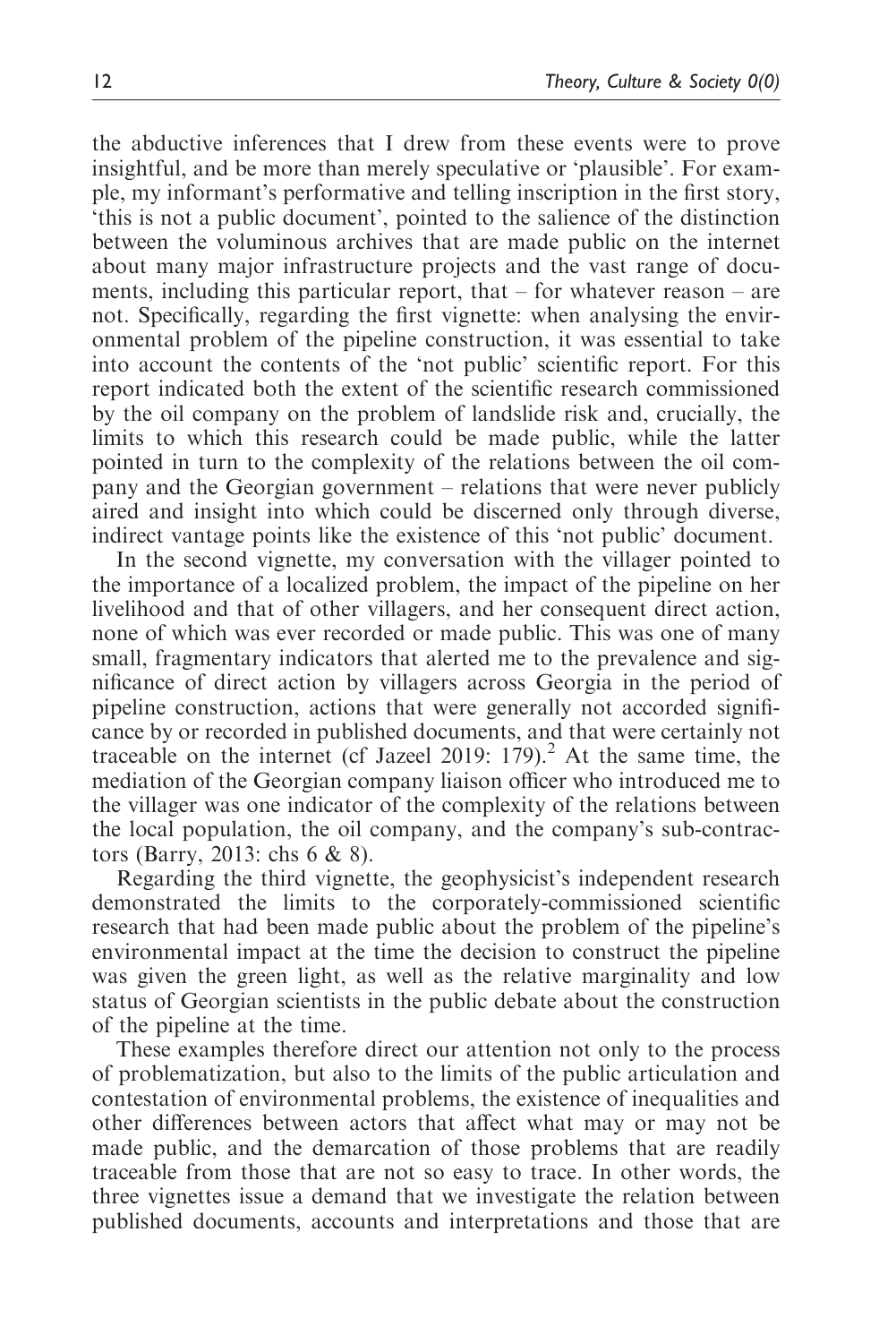not published, not written, not yet written, or could never be made public (Hibou, 2011). In short, they direct us to the importance of including in the analysis of the political situations engendered by environmental problems those elements that never become or have not yet been actualized as public problems. More generally, in pointing to what is not readily observable about the constitution of environmental problems, the examples above direct us to become attuned to those problems that remain localized or marginalized, manifest in their lack of elevation into public discourse.

Political sociologists have, of course, long recognized the importance of secrecy in political life. One should not expect that every government or commercial document will become public, nor would it be desirable or feasible for this to occur (Simmel, 1950). Yet with the exception of the first story, the three vignettes do not turn on secrecy or the withholding of information that could be made public. Instead, they direct us to consider the question of the relation between what is made public about problems and what is not, what is readily traceable and what is difficult to trace, and who is or is not in a position to crystallize what is a problem; they point, then, to 'effects of power that do not necessarily show themselves' (Chateauraynaud, 2015: 9).

The analytics of the political situation that I have outlined therefore goes further than the frameworks of problematization and issues developed by actor-network theory. Certainly, the actor-network theoretical accounts of problematization and issues are empirical; but at the same time, as I have indicated, they are too restricted in their empiricism. In particular, they remain overly focused on the existence and the generation of published documents and texts – including those that can be traced on the internet (Marres, 2007; cf. Whatmore, 2009). In this context, my informants – who introduced me to documents that had not been published, to concerns that had not been heard or recorded, and to potential accidents and the controversies such problems would generate, even if neither had (yet) taken place – performed what we might call, following Deleuze and Guattari, minor political gestures (Deleuze and Guattari, 1986; Barry, 2017). My informants – who were villagers and farmers, corporate employees and scientists – did not articulate an anticorporate politics. Rather, they alerted me to the contours of the boundary between those processes that could and those that could not be readily traced, and between those processes that, at particular times, could or could not be posed, or barely discerned, as environmental problems. This methodological point takes on heightened and ironic salience, of course, in a period in which the principle of transparency is used as a device for determining the extent to which problems are or are not rendered public.

The three vignettes, and the commentary I have provided on them, require that we consider anew the limits of what is traceable and observable, and in this way they point to the need to rethink the particular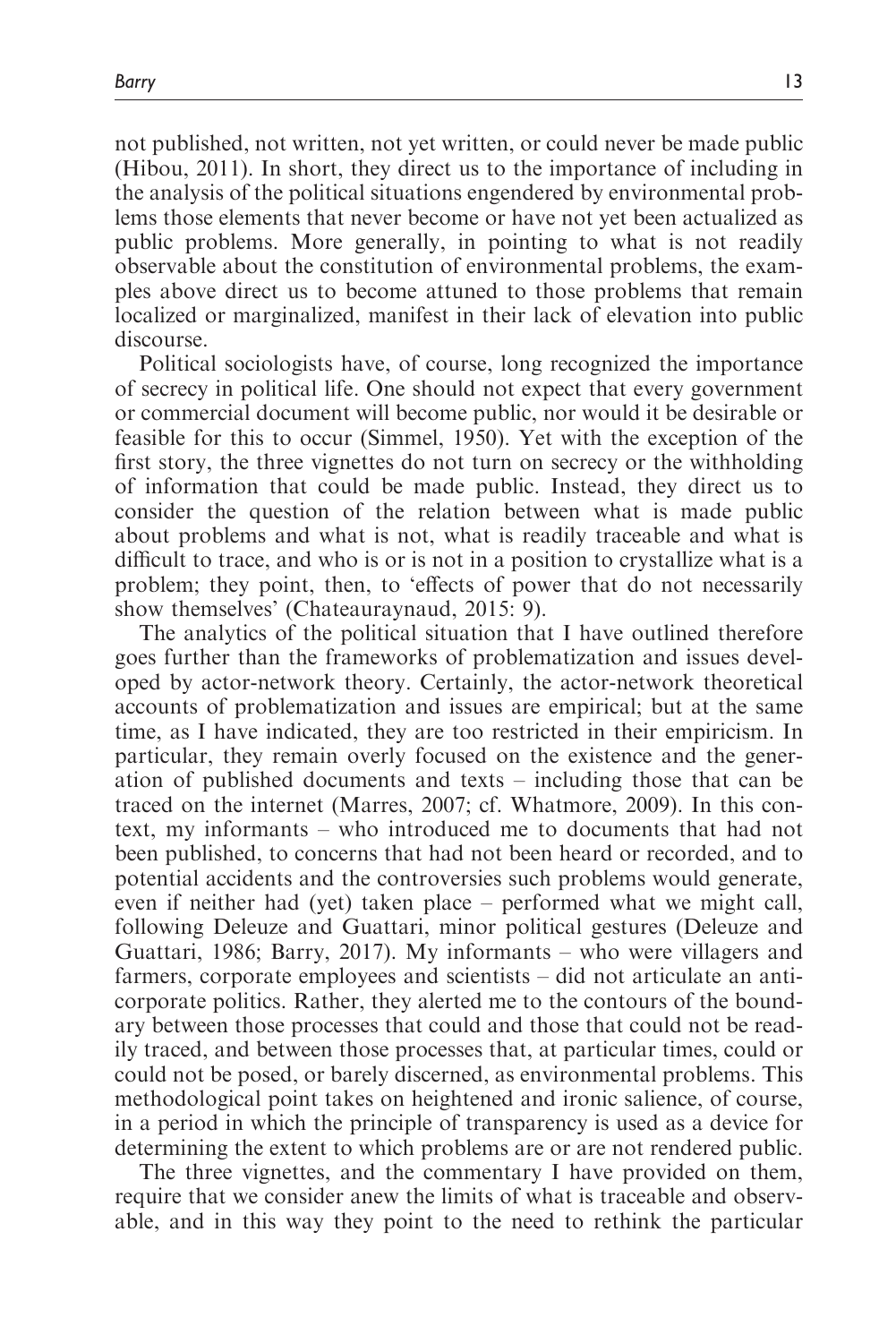commitment to empiricism manifest in ANT. As noted earlier, ANT has been critical of those social scientists who too rapidly generate abductive inferences and, in doing so, explain away particular surprising facts by reference to totalizing social forces or a wider social context. In opposition to this tendency, ANT has advocated an empiricism that focuses on 'observable traces'. But my fieldwork vignettes direct us to the possibility of a renewed critical empiricism that entails a subtle form of abductive inference attuned to those aspects of the political situation that are marginalized or systematically absent from public discourse, or that cannot be directly perceived, but are discernable nonetheless (cf. Peirce, 1934: 123). In this way, the analysis of political situations demands and proffers an empiricism that is intended to expand and reconfigure what the problem is, as well as what and who influences what it might become in the future.

But the vignettes also tell us something more general about environmental problems. For in their focus on the problem of environmental impact, they are all concerned with the relation between two broad sets of materials and processes: a pipeline, and the physical and social environment through which it is expected to pass. The unpublished corporate scientific report (vignette 1) examined the geomorphology of an area and came to the conclusion that the construction of the pipeline would not generate additional risks of landslides; while the geophysicist (vignette 3) traced the potential future relation between oil flowing from a leak in the pipeline and the supply of Georgia's most famous mineral water by tracking the ratio of Oxygen-16 and Oxygen-18 isotopes in different water sources. For its part, the villager's spontaneous direct action (vignette 2) points also to the contrast between the construction of the pipeline, based on scientific and engineering principles and built to a tight timescale, and the existence of other material processes – other ways of 'being in the environment' that included, in this case, the paths taken by livestock as they are moved across a hillside (cf. Pickering, 2013: 80). In a sense, there is nothing unusual about these reports about potential environmental problems. They address what Martin Savransky has called a problematic encounter between two disparate sets of materials or 'modes of mattering' (Savransky, 2016: 84, 94): between an oil or gas pipeline, on the one hand, and the physical and social environment, on the other, where the latter is threatened or at risk of contamination by the environmental impact of the former mode of mattering. A closer focus on the relation between two distinct modes of mattering points to the idea that environmental problems are generated through such encounters: 'for an encounter to happen, two or more entities have to meet, that is, they have to pre-exist the encounter even though they can certainly be affected by it' (Savransky, 2016: 93). In the final section of this paper, I want to consider further the question of the encounter between modes of mattering as it bears on environmental problems.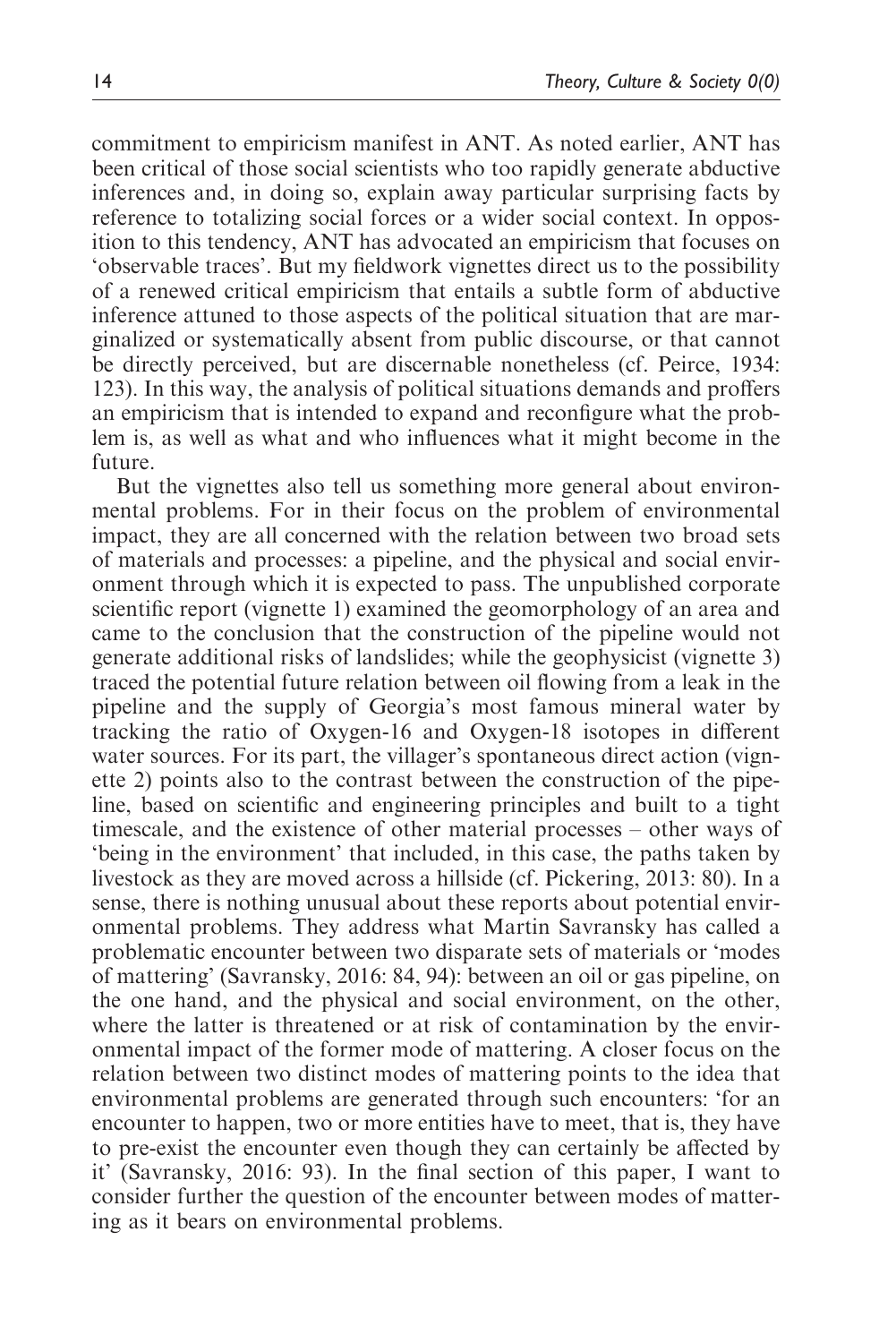#### **Encounters**

In *Le rationalisme appliqué*, Gaston Bachelard used a simple example of an encounter between substances to illustrate the concept of the problematic. His example was the observation that dew does not 'fall from the sky' or come from plants, as is sometimes supposed, but can be understood in terms of the relation between pressure, volume and temperature:

The technique of using a hygrometer such as those of Daniell or Rignall – to cite only apparatus known in the mid-nineteenth century – gives a guarantee of objectivity less easily obtained from a simple 'natural' observation. Once one has received this lesson in objectivity, one can hardly make the mistake made by Renan, who believed he could rectify common sense in these terms: 'The vulgar also imagine to themselves that dew falls from the sky and have difficulty believing the scientist who assures them that it comes from plants.' The two statements are equally false. They both bear the mark of an empiricism lacking the organization of laws. Whether dew falls from the sky or comes out of plants, it will only give rise to a very brief problematic. The phenomenon of dew is rationalized by the fundamental law of hygrometry linking the pressure of the vapour to temperature. Relying on the rational organization provided by such a law, one can, without risk of contestation, resolve the problem of dew. (Bachelard, 2004: 51–2, 2012; Maniglier, 2019: 10; Maniglier, 2012)

Bachelard's explanation makes clear that problems are neither representations nor objects; rather, they are formed and transformed through devices that, in the particular instance he gives, are both mathematical and metrological. Yet while the example of the dew is helpful as an illustration of this point, it also offers a misleading image of an environmental problem. For the environment cannot necessarily be problematized adequately through the application of a fundamental law or model in this way, nor can it necessarily be resolved 'without risk of contestation'. Four observations follow when this is the case.

First, in comparison with the problem of dew, environmental problems are frequently complicated to construct because of the potentially vast and diverse range of processes involved and therefore the challenge of arriving at the level of abstraction that, as Bachelard explains, is both possible and desirable in the case of dew. Moreover, the formulation of environmental problems is frequently complicated further by a lack of communication and/or the existence of an antagonism concerning what the problem is between the organizations and concerned groups involved – corporations, government agencies, consultancies, environmentalists,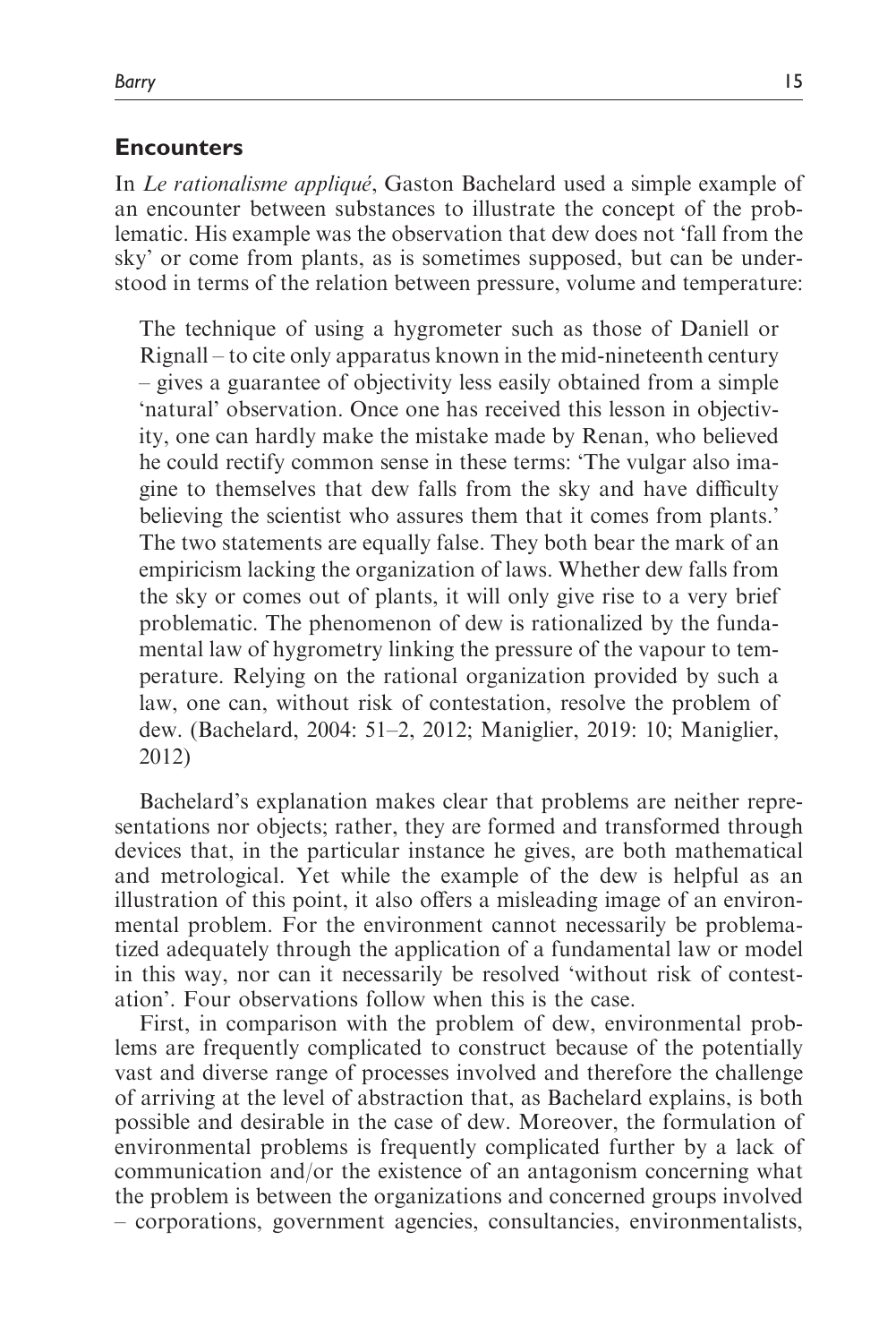indigenous people, affected populations and so on. Indeed, given the range of methods and concerns involved, there is an important difference between, for example, environmental and medical problems in this respect: for while medical experts should have a common interest in arriving at a cure despite the multiplicity of any particular medical problem (Mol, 2002), we should not expect that different environmental experts and other interested parties will necessarily have a common interest in a particular outcome (Murphy, 2006). As the literature on political ecology and environmental justice shows, environmental problems are bound up not just with systemic inequalities in access to resources that have persisted over time, but also incommensurable differences of interest and concern (Bohme, 2015).

Second, even when they can be partially modelled, environmental problems take a form – as stated above – that does not generate singular solutions. Indeed, the environment can be understood as a system that cannot readily be rationalized on the basis of fundamental laws or simple physico-chemical models, for the 'complexity of nature is inexhaustible' (Whitehead, 1978: 106; Greco, 2005; Weszkalnys and Barry, 2013). In William Connolly's terms, environmental problems emerge out of the interferences set up between heterogeneous systems that include, inter alia, global capital flows, physical force fields, infrastructural systems and plant ecologies (Connolly, 2011; cf. Born, 2015). In marked contrast to Connolly's analysis of such heterogeneous entangled systems, or Donna Haraway's account of sympoiesis of systems without self-defined boundaries (Haraway, 2016: 33), or Stengers' focus on thermodynamics and open systems (Barry, 2015), Bachelard's understanding of the problem begins with the study of mathematical physics – rather than from an analysis of the kinds of messy problems that are typically encountered in researching environmental politics. In contrast to those philosophers of science such as Bachelard who focus their thought on discrete problems, then, Stengers, Haraway and Connolly direct us to the singularity and the co-presence of practices associated with problems that are far from discrete or isolated (Stengers, 2011: 372).

Third, as noted earlier, the potential for environmental problems is generated through encounters between what Savransky has termed distinct historical modes of mattering – for example, between a dam, a pipeline or a power station and the social and physical environments in which it is being constructed. Historically, this has often been understood as an encounter between nature and culture, or between a natural environment, on the one hand, and an industrial apparatus, on the other. In practice, however, this assumption no longer holds. As is well known, what was once thought to be the natural environment can no longer be conceived of as natural in the way in which it once was (Strathern, 1992). If the phenomenon of dew could be treated by Bachelard as an encounter between two natural modes of mattering, this is not typical of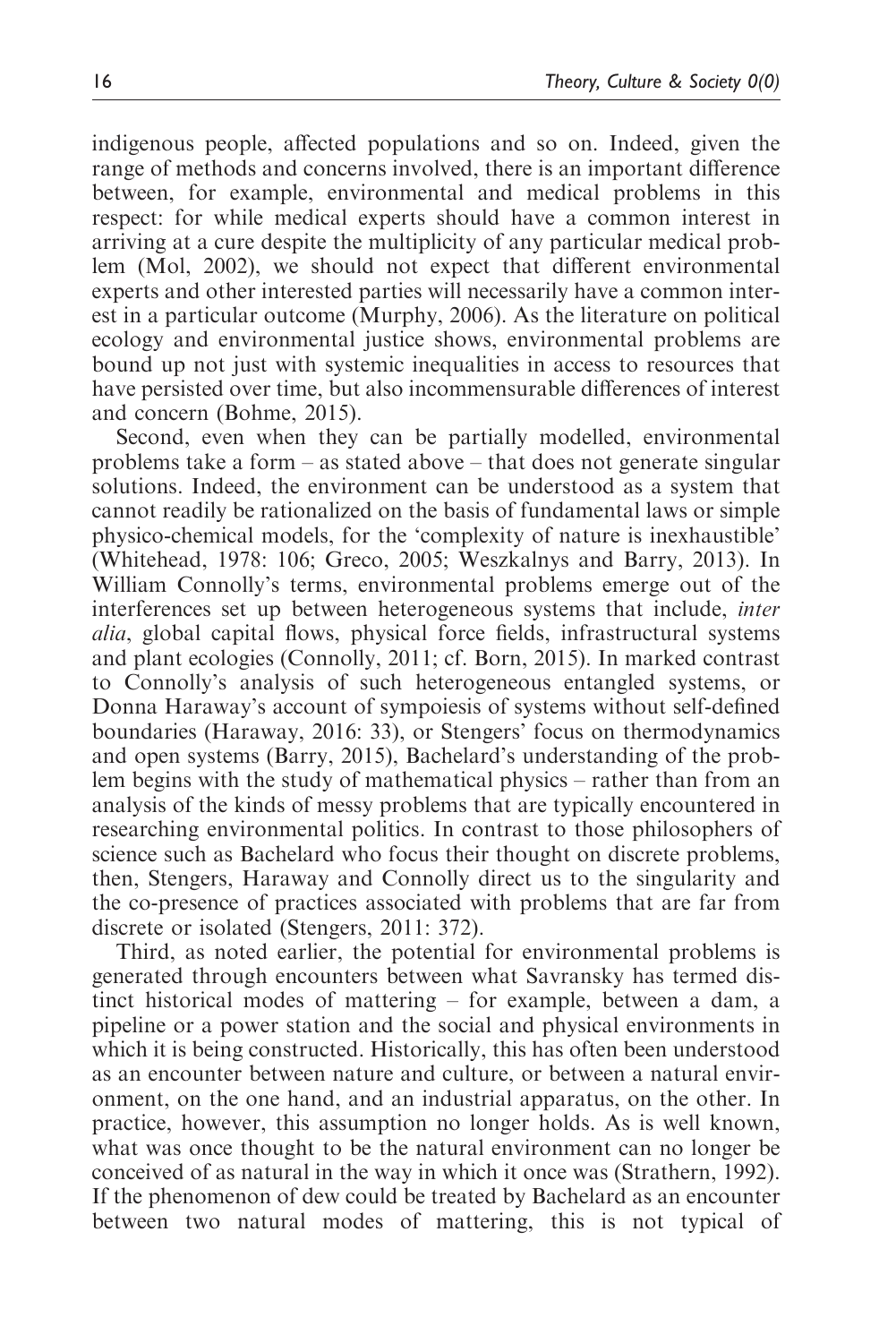environmental problems, which are 'already constituted by an ecology of dynamic and fragile patterns' (Savransky, 2016: 38, see also Haraway, 2016; Tsing et al., 2017).

A fourth observation is that environmental problems are generally both geographically variable and situationally specific. Even if there are some similarities, for example, between the environmental impact of dam construction in different settings, there will inevitably be marked differences depending on such factors as the physical design of the dam, the prevalence of seismic activity in the area, the nature and extent of governmental regulation, and the politics potentially mobilized by the displacement of local populations. In the same way, even though climate change has become part of the planetary condition, this condition is manifest in highly variable ways due to the encounter between different modes of mattering in each specific site. For this reason, climate change cannot readily be treated as a single or universal problem (see, for example, Hetherington, 2018). In short, researchers have to be attuned to the geohistorically specific ways in which environments pre-exist their problematization.

Given that environmental problems are situated, it is perhaps not surprising that both environmental activists and scientists sometimes have to insist that accounts of environmental problems should actually reflect the particular, local characteristics of the problems that matter to them. In other words, those who engage with environmental problems cannot rely on, or fall back on, the support of general laws and standardized procedures to determine what is problematic and what is not (Tiles, 2012). Similarly, environmental experts and counter-experts may engage in politics, but when they do they are invariably motivated to refuse to accept that their accounts can be understood as expressions of a pregiven politics. As Pignarre and Stengers suggest, counter-experts can and should engage in a form of minor politics that is irreducible to the molar politics of parties and social movements. The politics of counter-experts is a politics not of whole social formations, such as classes or nations, but of interstices (Pignarre and Stengers, 2011: 115).<sup>3</sup>

Yet further complexities arise, however, when addressing environmental problems. For not only is the environment no longer natural, but it is also increasingly measured and mapped (Gabrys, 2016). In these circumstances, the knowledge practices of the natural and social sciences are 'themselves relations that are added to an ecology of beings and relations' (Savransky, 2016: 50–1, my emphasis; cf. Barry, 2013: 186). In this way, different material aspects of the environment become increasingly mediated by, and enriched with, information; indeed, they progressively become what I have called 'informed materials' (Barry, 2005; Bensaude-Vincent and Stengers, 1996: 206; Lloyd-Thomas, 2010). Consider, for example, the case of the construction of an undersea trans-Adriatic gas pipeline, a project that has been the object of an escalating series of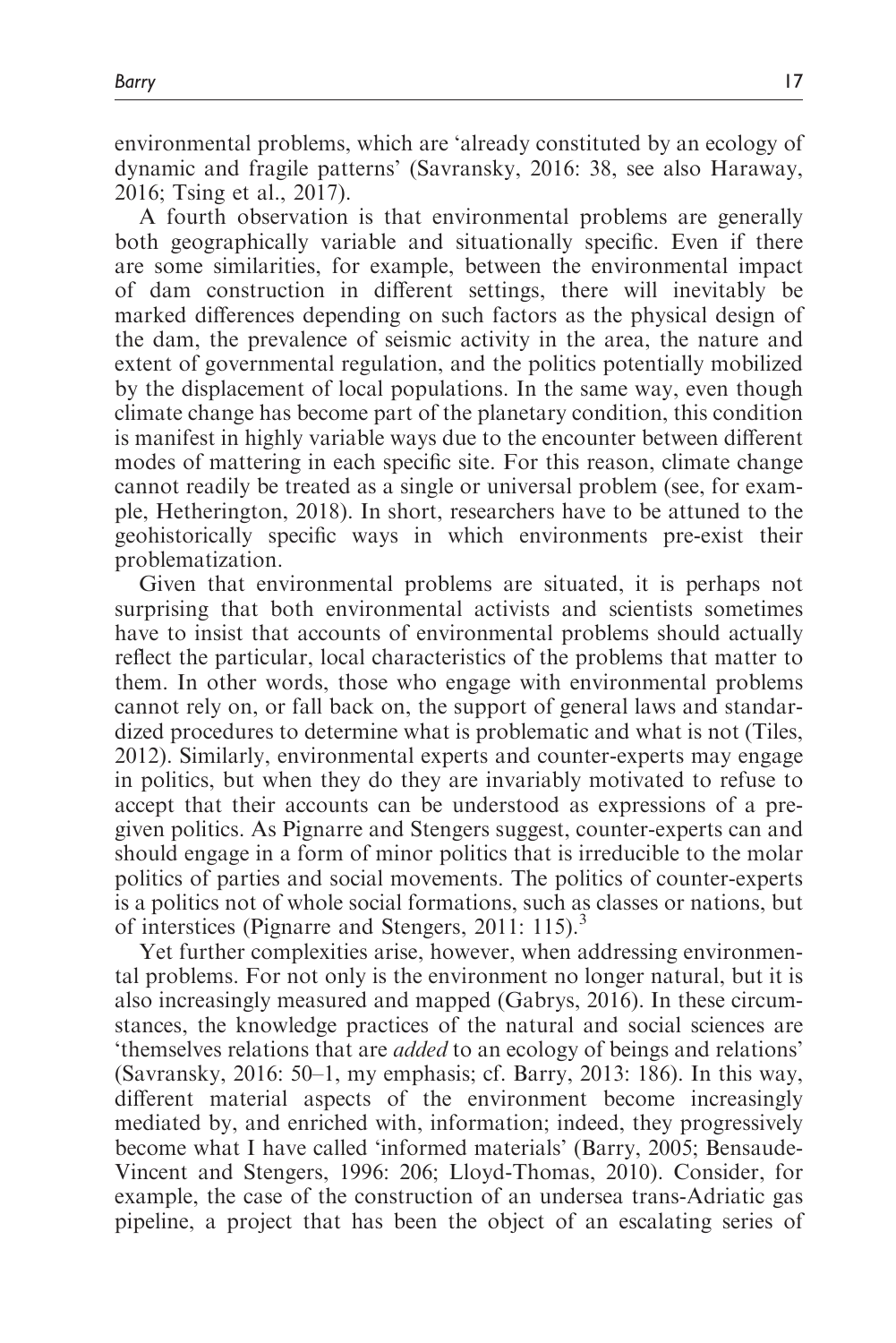protests since the mid-2010s in the vicinity of Lecce, southeast Italy. This pipeline is not only expected to encounter a marine environment that is already polluted by plastics, petrochemicals, metals and so on – an encounter between two modes of mattering – but this polluted environment is itself an ecological system that has been assessed and measured, and as a consequence has been granted, in some areas, the status of a marine protected environment (Barry and Gambino, 2019). In this light the problematization of pipeline construction by environmentalists and activists inevitably addresses the impact of the pipeline on an ecological system that has itself already been rendered a problem in the past. In short, the encounter between heterogeneous modes of mattering is rendered more complex still through the now recursive historical development of transnational environmental monitoring systems, the sciences associated with them, and the forms of mediation that ensue.

The analysis of encounters between modes of mattering makes a further contribution to the study of environmental problems. A focus on encounters directs us to the way that the geohistory of environments creates the potentiality for the development of new problems – which may or may not subsequently be actualized through scientific, legal or political practices. At the same time, as I have repeatedly stressed, such potential or emerging environmental problems are multiple and are not likely to be amenable to singular solutions. This proposition resonates with Harriet Bulkeley's critical observation that climate change has tended to be understood as a 'problem object' to which social scientists are expected to respond, in part by facilitating what she terms the kinds of 'silver bullet' solutions often associated with geoengineering (Bulkeley, 2019: 5; Hulme, 2014; Barry and Maslin, 2016). Bulkeley's argument is that social scientists should reject this essentially negative and teleological understanding of the problem of climate change, along with its restrictive understanding of the role of the social sciences. Instead, she advocates conceptualizing climate change not as a problem but as 'a condition', and one that is

... more or less amenable to diverse forms of engagement, ethics, knowledge production and resistance. Conceiving of climateas-condition opens up the possibilities of what are 'necessary and feasible actions' through which responses can take place. It expands its political possibilities. (Bulkeley, 2019: 5)

The notion of climate change as 'a condition' makes sense given the complexity, multiplicity and pervasiveness of the environmental problems with which climate change is associated. Bulkeley's criticism is an important one; but rather than dispense with the idea of the problem, my contention is that the idea of climate change as a problem, properly understood, conveys a sense that climate change should not be expected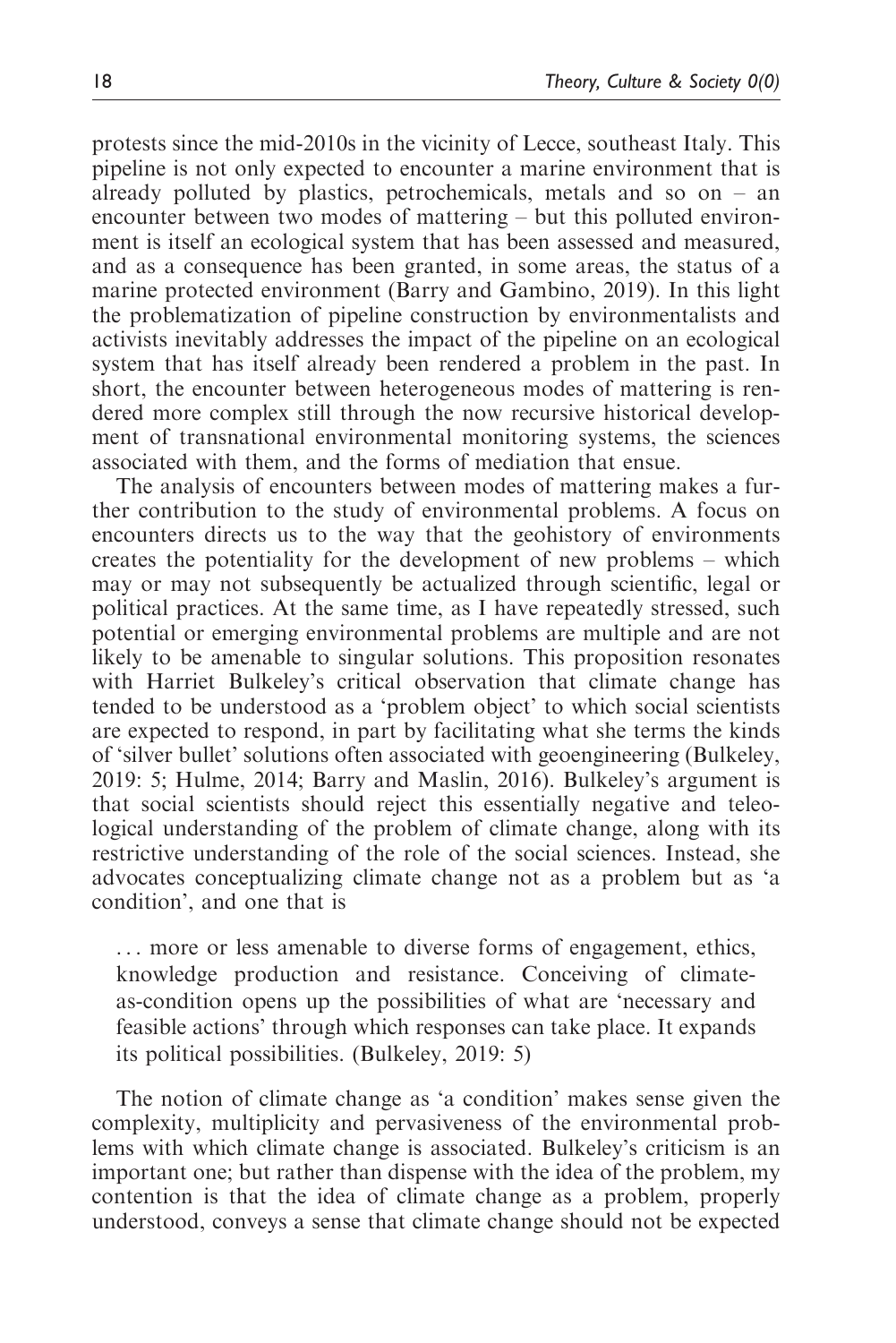to lead to singular or global solutions – just as Bulkeley advises. The notion of the problem developed in this paper has value, then, precisely because it elucidates how essentially negative, instrumental or narrowly scientific understandings of the concept of problem can be rethought.

### Conclusions

One of the impulses behind the development of science and technology studies was to rescue the study of science from the rational reconstructions of the philosophers. In this context, the early actor-network theory interpretation of the concept of problematization developed, through sociological and empirical research, the idea that the sciences were focused on the generation of new problems. Although the concept of the problem did not explicitly play a central role in the subsequent development of actor-network theory, I propose that ANT can properly be conceived as a sociological approach to the study of how problems are generated and transformed.

As I have indicated, two lines of developments – evident in the work of many writers, and notably Callon, Latour and Marres – followed from this sociological and empirical orientation to problems on the part of ANT. One line of development led to giving empirical substance to Foucault's brief reflection on the role played by political analysis (and action) as well as scientific research in the process of problematization. The other led to attempts to refocus the study of problems away from both the mathematical and the life sciences in order to address scientific and political research more broadly, including research on the environment. Indeed, the movement of ANT's approach to the formation of problems beyond the laboratory reflected the wider prominence of environmental problems in late 20th-century politics.

In this essay, rather than return to the history of the concept, I have sought to extend this empirical programme of research on problems and problematization, and I have taken bearings from the specific challenges posed by environmental problems. Against this background, my contention is that the actor-network theoretical approach to problems, while generative of empirical research, has also tended to be too narrowly empiricist. The insistence on the need to find what Latour termed 'observable traces' of agency derived from an understandable opposition to the idea that the production of scientific knowledge could be accounted for by reference to hidden social forces and economic interests. Problems, after all, should be understood as treatments or constructs, not merely social constructs or projections. Yet while ANT is often associated with a flat ontology of human and nonhuman actors that is resistant to orthodox sociological explanation, it is clear that its commitment to a certain form of empiricism is at stake if we are to assess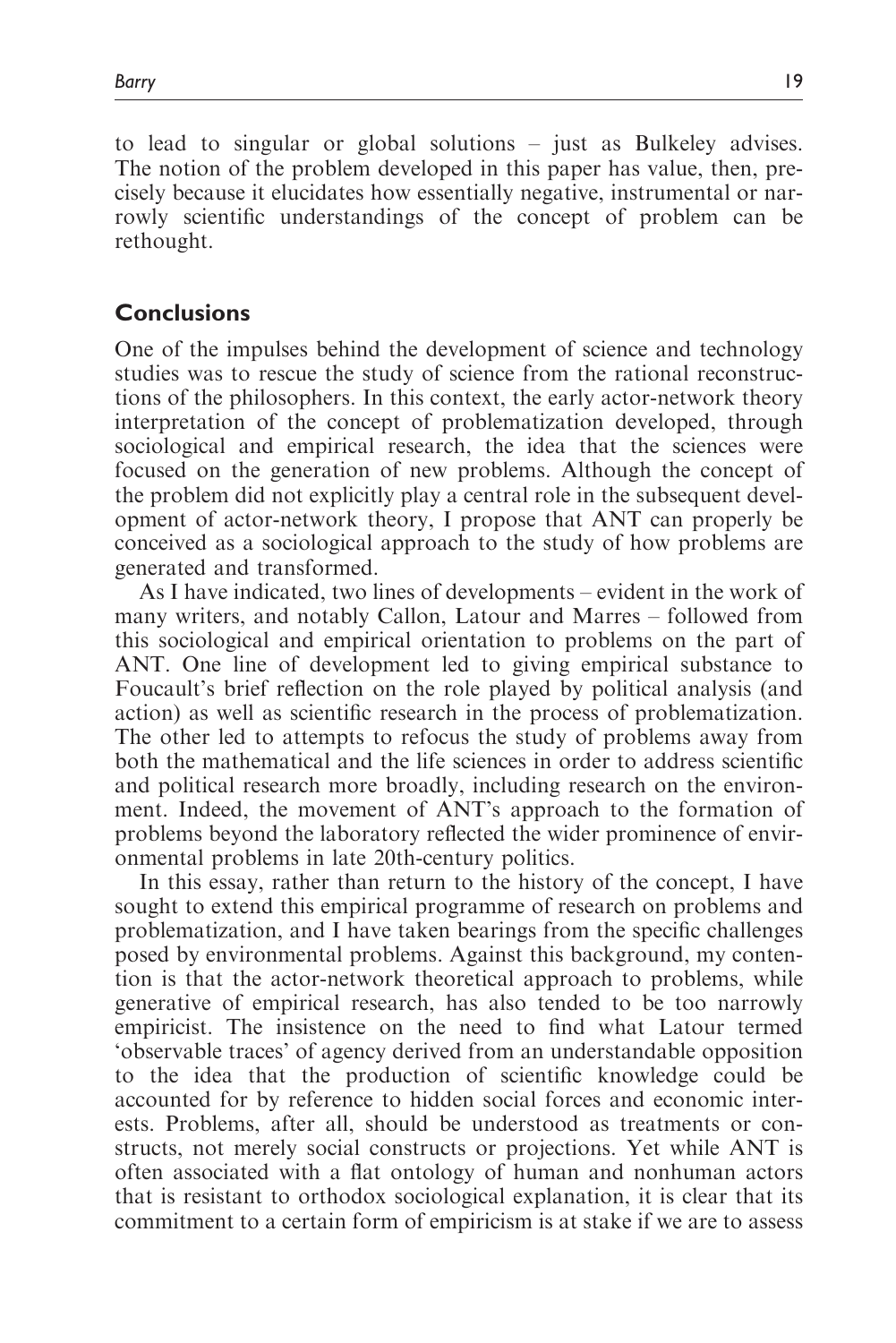the strengths and weaknesses of the actor-network theoretical approach to problematization.

I suggested above that there are two weaknesses in ANT's empiricist approach to problematization. The first follows from recognition of the ways in which disparate materials both pre-exist and are transformed by the process of problematization. Yet ANT – because of its empiricist commitment to the detection of observable traces, and its reasoned mistrust of reductive sociological and historical explanation – has not been alert to the multiple dynamics of historical change and the ongoing transformations of living environments that participate in the generation of problems. As the material discussed earlier suggests, engagement with environmental problems requires researchers not only to recognize the contingency of political situations, and to address the specificity of the encounter between unlike materials, but to be attuned to the interference between diverse, pre-existing geological, biological and historical dynamics (Mitchell, 2002; Asdal, 2012; Latour, 2018). Indeed, grasping the various scales and kinds of historical dynamic at work in environmental problems vividly dramatizes the need for new kinds of interdisciplinary research and collaboration between natural and social scientists and historians, as well as between non-experts and experts (Weszkalnys and Barry, 2013; Bulkeley, 2019).

The second weakness in ANT's approach to problematization is revealed through enhanced empirical research on the construction of environmental problems. As I have indicated, critical empirical research can and should direct the researcher to interrogate the boundaries between what can and cannot be problematized, what can and cannot be rendered public, and what voices and arguments have and have not been heard – including those responses and feelings that may exist 'beyond the threshold of conscious communication and intent' (Colebrook, 2008: 127). The challenge for the social researcher carrying out research on environmental problems is therefore not to be less empirical but, arguably, to be more empirical, by recognizing the need to interrogate the limits of what is readily observable and discernible, as well as by tracing the connections between environmental and other problems that enter into the political situation. Environmental problems – unlike Bachelard's formulation of the problem of dew – do not take the form of distinct issues, but are associated with what I have called political situations, the outlines and complexities of which can invariably be deciphered initially by following the abductions of participants – as well as by making evidentially-based abductive inferences as an analyst (Barry and Gambino, 2019). Abduction relies on demanding and rigorous empirical research, and the researcher has no alternative but to rely on abduction in order, in Peirce's words, to 'furnish... ideas concerning real things, beyond what are given in perception' (Peirce, 1958b: 168; Forster, 2011: 136, emphasis added). Such abductive inferences are valuable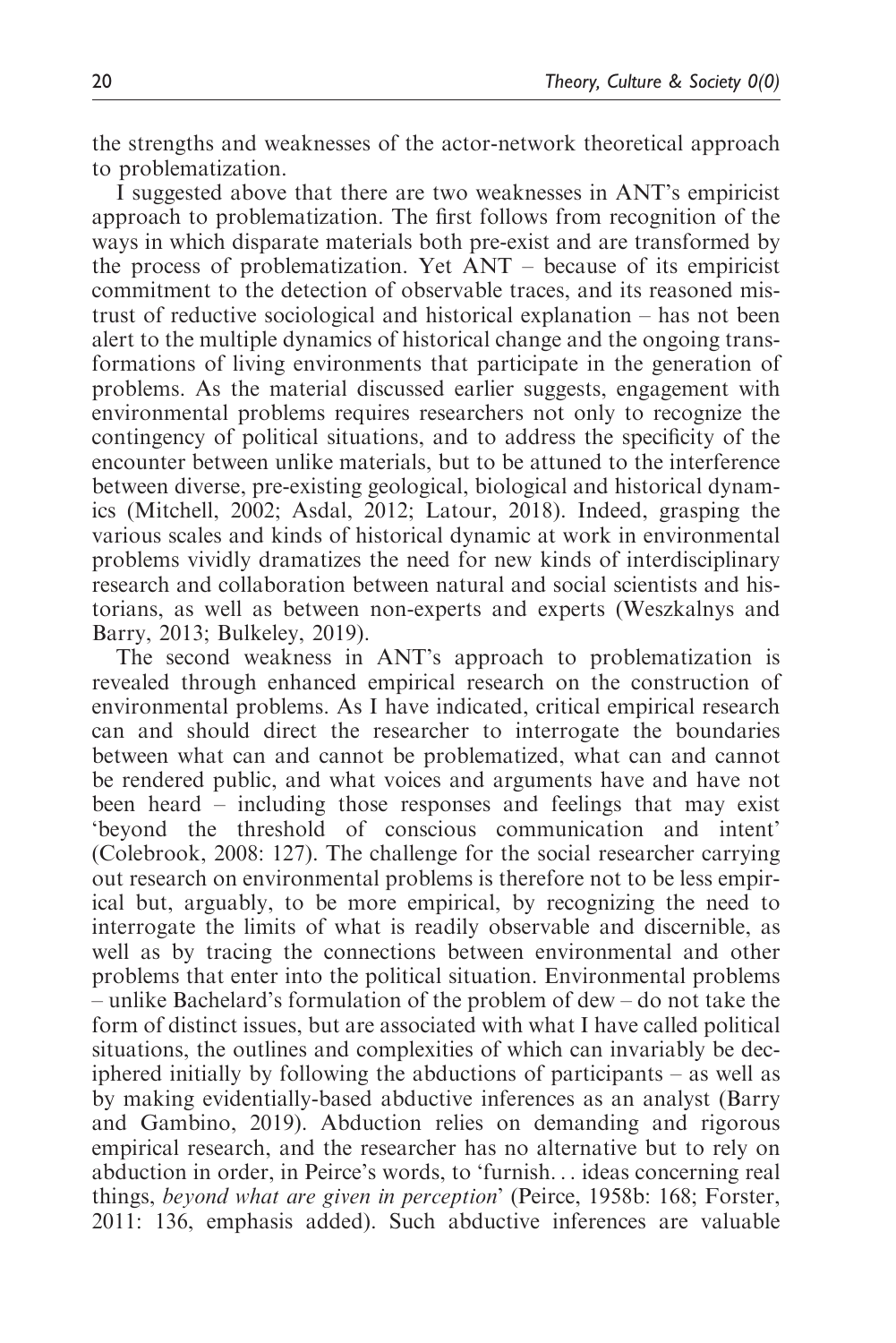guides as to what pre-exists and enters into the political situation generated by an environmental problem.

The idea that problems are generated by empirical and historical research runs through this essay. Problematization does not come about through the 'creation through discourse of an object that doesn't exist' (Foucault, 1989: 296), nor through the projection of political categories or economic strategies on to the 'concrete situations where practitioners operate' (Stengers, 2005: 994). The analysis of environmental problems should be empiricist in so far as it is equally sceptical of the claims of those who know in advance what the solution to the problem is and of those who know what hidden forces have determined what has happened. But the analyst must nonetheless take these claims into account. In these circumstances, those concerned with the analysis of environmental problems are faced with dual challenges. One is to address the general problem of how to engage with particular situations, and thus to be alert to, contribute to and sustain the existence of those 'surprising facts', to use Peirce's term, that should not merely be explained away (Peirce, 1934). The second is to demonstrate the value of rigorous abductive inferences that do not necessarily lead to determinate solutions but, to the contrary, might come to pose further problems.<sup>4</sup>

#### ORCID iD

Andrew Barry **D** <https://orcid.org/0000-0002-7632-9334>

## **Notes**

- 1. I have not discussed the first two of these vignettes previously, while the third example is analysed further in Barry (2016).
- 2. On the methodological significance of fragments and the relevance of a focus on singularity, see also Tariq Jazeel's manifesto for 'incomparable geographies' (2018).
- 3. This idea of an interstice is a reference to Whitehead (1978).
- 4. My thanks to Mariam Motamedi-Fraser, Martin Savransky, Georgina Born and three anonymous readers for their insightful comments on an earlier draft of this paper, and to Patrice Maniglier for an earlier discussion concerning the question of the problem.

# **References**

- Amsterdamska, Olga (1990) Surely you are joking Monsieur Latour! Science, Technology and Human Values 15(4): 495–504.
- Asdal, Kristin (2012) Contexts in action and the future of the past in STS. Science, Technology & Human Values 37(4): 379–403.
- Bachelard, Gaston (2004) Le rationalisme appliqué, 4th edn. Paris: Presses Universitaires de France.
- Bachelard, Gaston (2012) Le rationalisme appliqué [translated extract]. Radical Philosophy 173. Available at: [https://www.radicalphilosophy.com/web/dos](https://www.radicalphilosophy.com/web/dossier-bachelard-and-the-concept-of-problematic)[sier-bachelard-and-the-concept-of-problematic](https://www.radicalphilosophy.com/web/dossier-bachelard-and-the-concept-of-problematic) (accessed September 2018).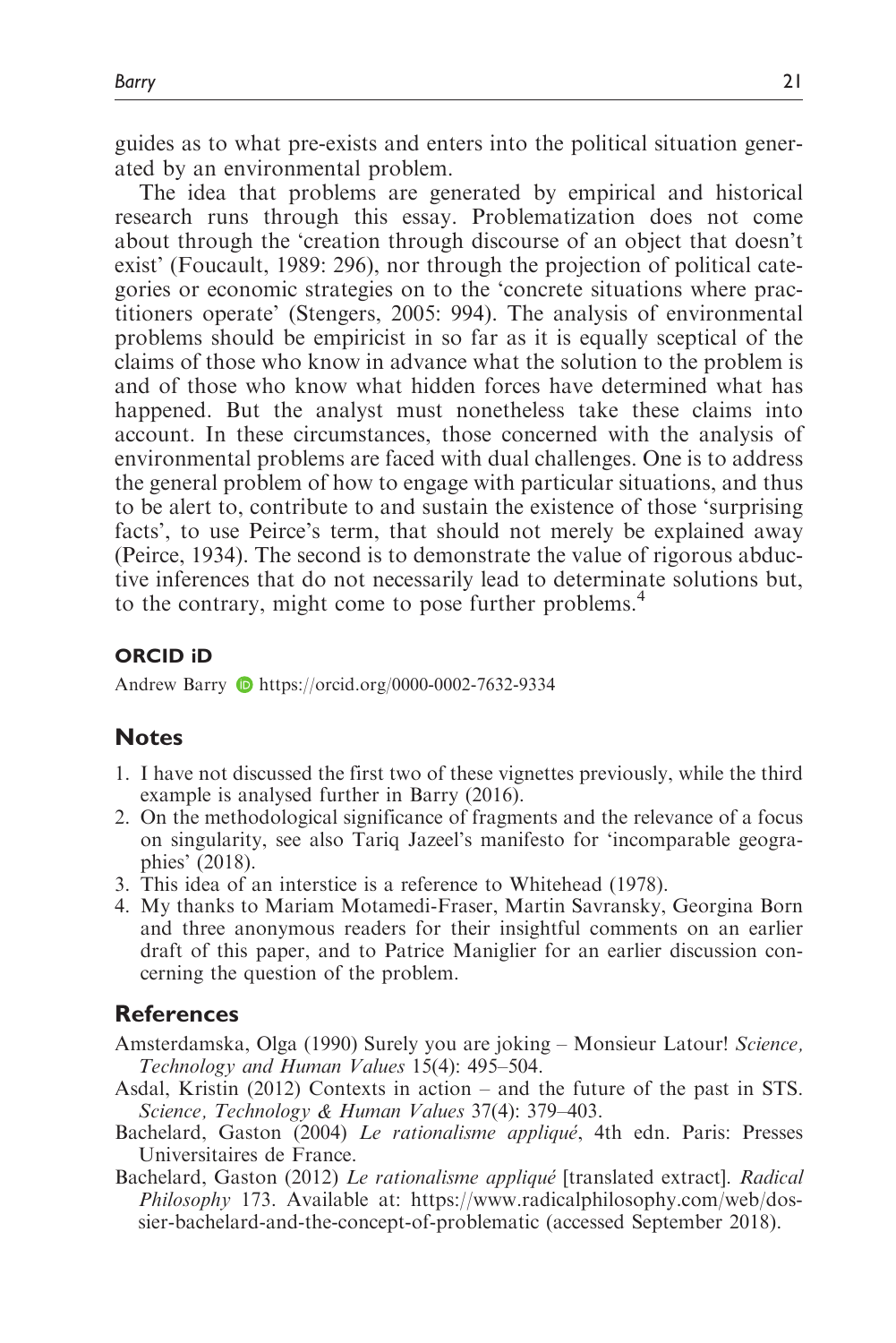- Barry, Andrew (2001) Political Machines: Governing a Technological Society. London: Athlone.
- Barry, Andrew (2005) Pharmaceutical matters: The invention of informed materials. Theory, Culture, & Society 22(1): 51–69.
- Barry, Andrew (2013) Material Politics: Disputes along the Pipeline. Chichester: Wiley-Blackwell.
- Barry, Andrew (2015) Thermodynamics, matter, politics. Distinktion: Scandinavian Journal of Social Theory 16(1): 110–125.
- Barry, Andrew (2016) Infrastructure and the earth. In: Harvey, P. et al. (eds) Infrastructure and Social Complexity. London: Routledge, pp. 187–197.
- Barry, Andrew (2017) Minor political geographies. Environment and Planning D: Society and Space 35(4): 589–592.
- Barry, Andrew and Gambino, Evelina (2019) Pipeline geopolitics: Subaquatic materials and the tactical point. Geopolitics 25(1). DOI: 10.1080/ 14650045.2019.1570921.
- Barry, Andrew and Maslin, Mark (2016) The politics of the Anthropocene: A dialogue. Geo: Geography and Environment 3(2): 1-12.
- Bensaude-Vincent, Bernadette and Stengers, Isabelle (1996) A History of Chemistry. Cambridge, MA: Harvard University Press.
- Bohme, Susanna (2015) Toxic Injustice: A Transnational History of Exposure and Struggle. Berkeley: University of California Press.
- Born, Georgina (2015) Making time: Temporality, history, and the cultural object. New Literary History 46(3): 361–386.
- Bowden, Sean and Kelly, Mark (2018) Problematizing problems. Anglelaki: Journal of the Theoretical Humanities 23(2): 2–7.
- Bulkeley, Harriet (2019) Navigating climate's human geographies: Exploring the whereabouts of climate's politics. Dialogues in Human Geography  $9(1)$ : 3–17.
- Butler, Judith (1993) Bodies that Matter: On the Discursive Limits of 'Sex'. London: Routledge.
- Callon, Michel (1981) Struggles to determine what is problematic and what is not. In: Knorr, Karin, Krohn, Roger and Whitley, Richard (eds) The Social Process of Scientific Investigation. Berlin: Springer, pp. 197–219.
- Callon, Michel (1986) Some elements of the sociology of translation: Domestication of the scallops and fishermen of St Brieuc bay. In: Law, John (ed.) Power, Action, and Belief. London: Routledge, pp. 196–223.
- Callon, Michel (2009) Civilizing markets: Carbon trading between in vitro and in vivo experiments. Accounting, Organization and Society 34(3–4): 535–548.
- Callon, Michel, Lascoumes, Pierre and Barthe, Yannick (2001) Agir dans un monde incertain: Essai sur la democratie technique. Paris: Seuil.
- Carson, Rachel (1962) Silent Spring. London: Penguin.
- Chateauraynaud, François (2015) L'emprise comme expérience: Enquêtes pragmatiques et théories du pouvoir. SociologieS. Available at: [http://journals.](http://journals.openedition.org/sociologies/4931) [openedition.org/sociologies/4931](http://journals.openedition.org/sociologies/4931) (accessed 1 September 2020).
- Chateauraynaud, François (forthcoming) Social theory and the logic of inquiry: Some pragmatic arguments for the convergence of critical and reconstructive approaches. In: Caillé, Alain and Vandenberghe, Frédéric (eds) A New Classic Sociology: a Proposition followed by a Debate. London: Routledge.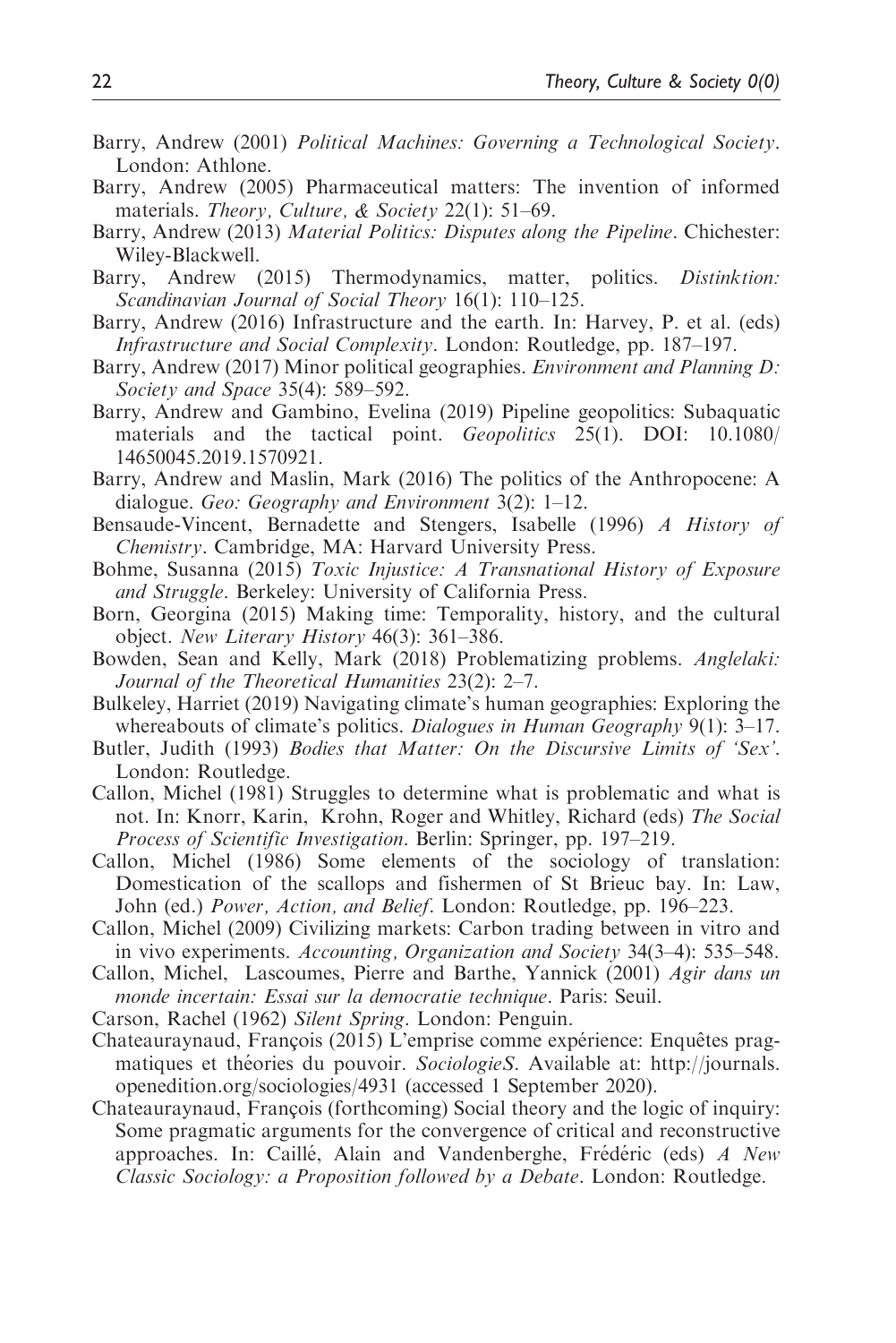- Colebrook, Claire (2008) Bourgeois thermodynamics. In: Buchanan, Ian and Thoburn, Nicholas (eds) Deleuze and Politics. Edinburgh: Edinburgh University Press, pp. 121–138.
- Connolly, William (2011) A World of Becoming. Durham: Duke University Press.
- Deleuze, Gilles and Guattari, Félix (1986) Kafka: Toward a Minor Literature. Minneapolis: Minnesota University Press.
- Forster, Paul (2011) Peirce and the Threat of Nominalism. Cambridge: Cambridge University Press.
- Foucault, Michel (1989) The concern for truth: An interview with François Ewald. In: Lotringer, Sylvère (ed.) Foucault Live. New York: Semiotext(e), pp. 293–308.
- Foucault, Michel (1997) Polemics, politics, and problematizations: Interview with Paul Rabinow. In: Foucault, Michel (ed.) Essential Writings, Vol. 1. New York: The New Press, pp. 381–390.
- Fraser, Mariam (2010) Facts, ethics and event. In: Jensen, C.B. and Rödje, K. (eds) Deleuzian Intersections: Science, Technology, Anthropology. New York: Berghahn Books, pp. 57–82.<br>brys, Jennifer (2016) *Program*
- Gabrys, Jennifer (2016) Program Earth: Environmental Sensing Technology and the Making of a Computational Planet. Cambridge, MA: MIT Press.
- Gomart, Emilie and Hajer, Maarten (2003) Is that politics? For an inquiry into forms in contemporary politics. In: Joerges, Bernward and Nowotny, Helga (eds) Looking Back, Ahead: The 2002 Yearbook for the Sociology of the Sciences. Dordrecht: Kluwer, pp. 33–62.
- Greco, Monica (2005) The vitality of vitalism. *Theory, Culture & Society* 22(1): 15–27.
- Haraway, Donna (1997) Modest Witness @ Second Millennium FemaleMan Meets OncoMouse. New York: Routledge.
- Haraway, Donna (2016) Staying with the Trouble: Making Kin in the Chthulucene. Durham, NC: Duke University Press.
- Hetherington, Kregg (ed.) (2018) Infrastructure, Environment, and Life in the Anthropocene. Durham, NC: Duke University Press.
- Hibou, Béatrice (2011) The Force of Obedience: The Political Economy of Repression in Tunisia. Cambridge: Polity.
- Hulme, Mike (2014) Can Science Fix Climate Change? Cambridge: Polity.
- Jazeel, Tariq (2018) Singularity: A manifesto for incomparable geographies. Singapore Tropical Journal of Geography 40(1): 5–21.
- Jazeel, Tariq (2019) Postcolonialism. London: Routledge.
- Kuhn, Thomas S. (1962) The Structure of Scientific Revolutions. Chicago: Chicago University Press.
- Latour, Bruno (2004) The Politics of Nature. Cambridge, MA: Harvard University Press.
- Latour, Bruno (2005) Reassembling the Social: An Introduction to Actor-Network Theory. Oxford: Oxford University Press.
- Latour, Bruno (2018) Down to Earth: Politics in the New Climatic Regime. Cambridge: Polity.
- Laurent, Brice (2017) Democratic Experiments: Problematizing Nanotechnology and Democracy in Europe and the United States. Cambridge, MA: MIT Press.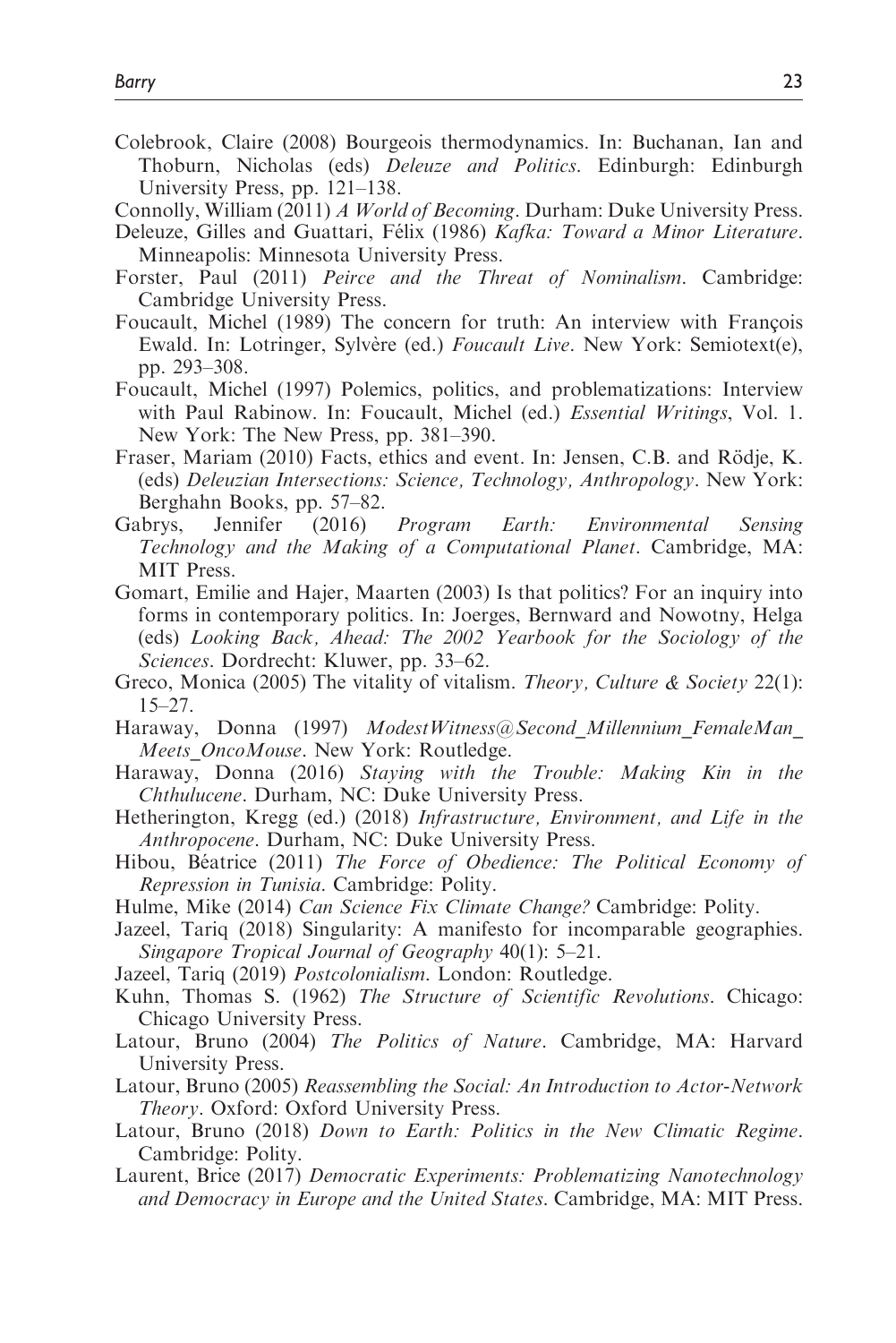- Lloyd-Thomas, Katie (2010) Building materials: Conceptualising materials via the architectural specification. Unpublished PhD thesis, Middlesex University, UK.
- Lukes, Steven (1974) Power: A Radical View. Basingstoke: Macmillan.
- Maniglier, Patrice (1997) De la position des problèmes. Diplômes d'Etudes Avancés, Université Paris X Nanterre/École Normale Supérieure.
- Maniglier, Patrice (2012) Bachelard and the concept of the problematic. Radical Philosophy 173. Available at: [https://www.radicalphilosophy.com/web/dos](https://www.radicalphilosophy.com/web/dossier-bachelard-and-the-concept-of-problematic)[sier-bachelard-and-the-concept-of-problematic](https://www.radicalphilosophy.com/web/dossier-bachelard-and-the-concept-of-problematic) (accessed September 2018).
- Maniglier, Patrice (2019) Problem and structure: Bachelard, Deleuze and transdisciplinarity. Theory, Culture & Society. DOI: 10.1177/ 0263276419878245.
- Marres, Noortje (2007) The issues deserve more credit: Pragmatist contributions to the study of public involvement in controversy. Social Studies of Science 37(5): 759–780.
- Marres, Noortje (2015) Why map issues? On controversy analysis as a digital method. Science, Technology and Human Values 40(5): 655–686.
- Mitchell, Timothy (2002) The Rule of Experts: Egypt, Technopolitics, Modernity. Berkeley, CA: University of California Press.
- Mol, Annemarie (2002) The Body Multiple: Ontology in Medical Practice. Durham, NC: Duke University Press.
- Murphy, Michelle (2006) Sick Building Syndrome and the Problem of Uncertainty. Durham, NC: Duke University Press.
- Osborne, Thomas (2003) What is a problem? History of the Human Sciences  $16(4): 1-17.$
- Peirce, Charles Sanders (1934) Pragmatism and abduction. In: Hartshorne, Charles and Weiss, Paul (eds) The Collected Papers of Charles Sanders Peirce, Vol. 5. Cambridge, MA: Harvard University Press, pp. 112–131.
- Peirce, Charles Sanders (1958a) Scientific method. In: Hartshorne, Charles and Weiss, Paul (eds) The Collected Papers of Charles Sanders Peirce, Vol. 7. Cambridge, MA: Harvard University Press, pp. 37–75.
- Peirce, Charles Sanders (1958b) Letter to Calderoni. In: Hartshorne, Charles and Weiss, Paul (eds) The Collected Papers of Charles Sanders Peirce, Vol. 8. Cambridge, MA: Harvard University Press, pp. 165–170.
- Pickering, Andrew (2013) Being in an environment: A performative perspective. Natures, Science, Sociétés 21: 77–83.
- Pignarre, Philippe and Stengers, Isabelle (2011) Capitalist Sorcery: Breaking the Spell. Basingstoke: Palgrave.
- Ross, Alison (2018) The errors of history: Knowledge and epistemology in Bachelard, Canguilhem, and Foucault. Angelaki: Journal of the Theoretical Humanities 23(2): 139–154.
- Savransky, Martin (2016) The Adventure of Relevance: An Ethics of Social Inquiry. Basingstoke: Palgrave.
- Shapin, Steven (1988) Following scientists around. Social Studies of Science 18: 533–560.
- Simmel, Georg (1950) The secret and the secret society. In: Wolff, Kurt (ed.) The Sociology of Georg Simmel. Glencoe, IL: The Free Press.
- Stengers, Isabelle (2000) The Invention of Modern Science. Minneapolis: Minnesota University Press.